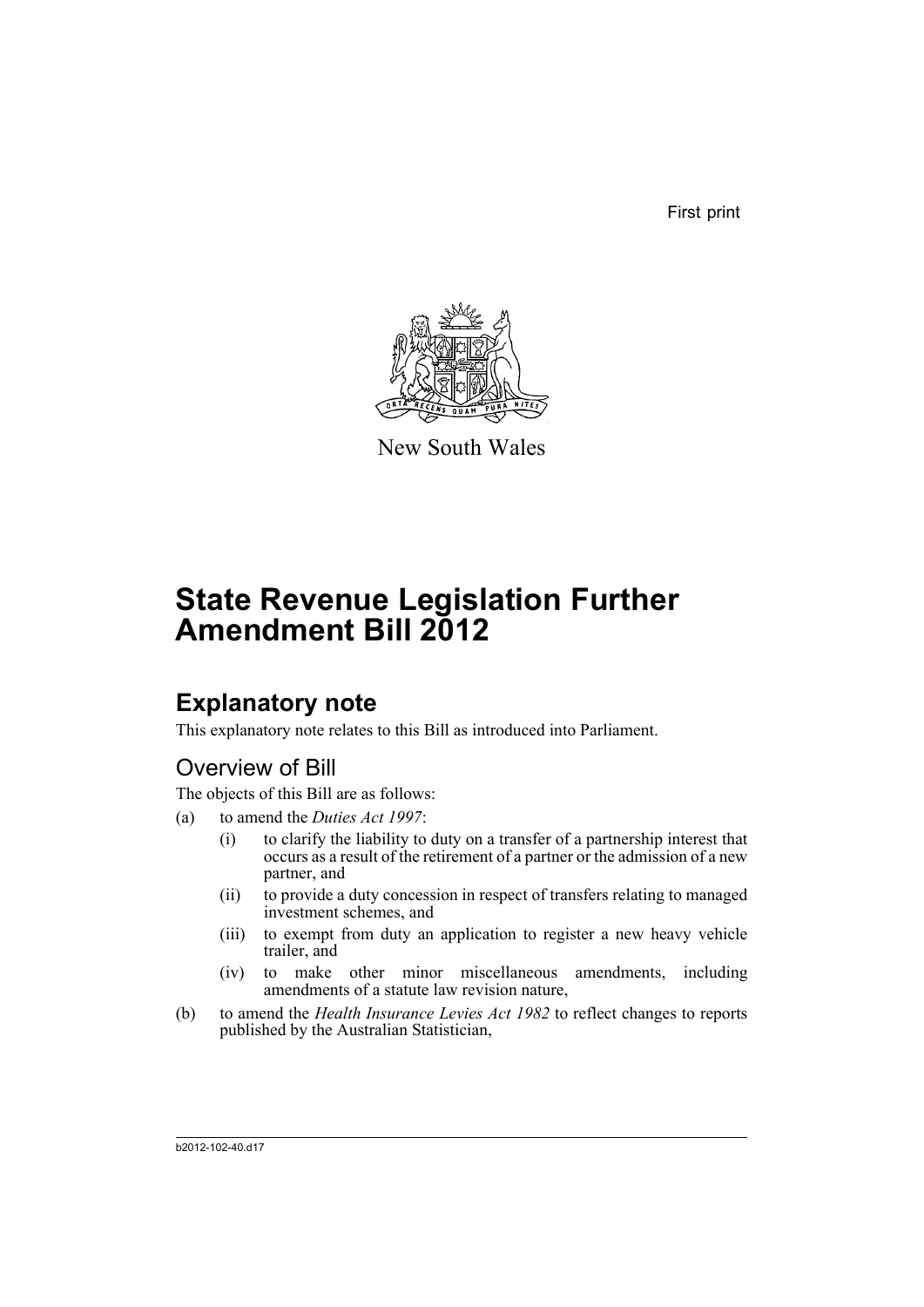Explanatory note

- (c) to amend the *Regional Relocation (Home Buyers Grant) Act 2011*:
	- (i) to extend the scheme to a purchase of vacant land in a regional area that is planned to be the site of a new home, and
	- (ii) to extend the scheme to the purchase of a long term lease of land in a regional area, and
	- (iii) to make other minor changes to the scheme,
- (d) to amend the *Taxation Administration Act 1996*:
	- (i) to clarify the power of the Chief Commissioner of State Revenue (the *Chief Commissioner*) to make compromise assessments, and
	- (ii) for statute law revision purposes,
- (e) to make minor miscellaneous amendments to other Acts.

## Outline of provisions

**Clause 1** sets out the name (also called the short title) of the proposed Act.

**Clause 2** provides for the commencement of the proposed Act on the date of assent.

## **Schedule 1 Amendment of Duties Act 1997 No 123**

## **Partnership interests**

**Schedule 1 [1] and [2]** clarify the arrangements for the charging of duty on a transfer of a partnership interest that occurs as a result of the retirement of a partner in an existing partnership or the admission of a new partner to an existing partnership. The changes are made following the decision of the High Court in *Commissioner of State Taxation v Cyril Henschke Pty Ltd* [2010] HCA 43. In that case, the Court made it clear that when a partner retires from an existing partnership, or a new partner is admitted to an existing partnership, the existing partnership is dissolved. Any partnership formed as a consequence of the retirement or admission is a new partnership.

The amendments provide that a transfer of a partnership interest is taken to occur if a new partnership is formed because of the retirement of a partner in an existing partnership or the admission of a new partner to an existing partnership. Generally, duty is chargeable as follows:

- (a) in the case of a new partnership formed on the retirement of a partner in an existing partnership, as if the retiring partner's partnership interest were transferred to the partners in the new partnership,
- (b) in the case of a new partnership formed on the admission to an existing partnership of a new partner, as if the new partner's partnership interest were transferred to the partners in the new partnership.

Accordingly, the partners in the new partnership are liable as transferees for the duty chargeable.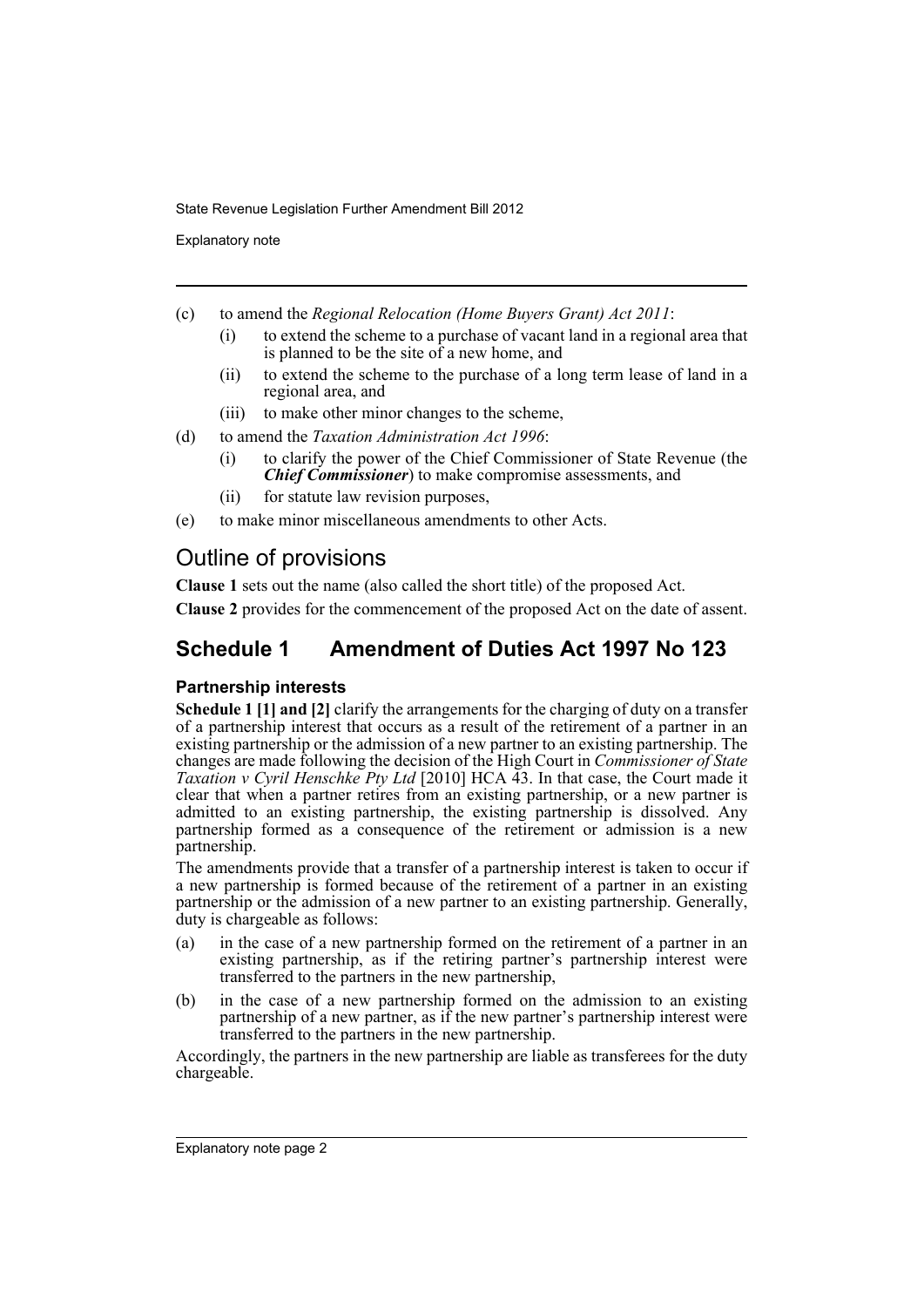Explanatory note

No duty is chargeable under the new provisions on the retirement of a partner from an existing partnership if the partnership is wound up on that retirement (sometimes referred to as a general dissolution of the partnership).

**Schedule 1 [4]** changes the method by which partners are given a credit on duty paid in respect of a transfer of a land-related asset that is made as result of a transfer of a partnership interest. Under the new method, the dutiable value of the partnership interest transferred is reduced by the dutiable value of the land-related asset transferred, but only if ad valorem duty has been paid on the transfer of the land-related asset. A minimum duty of \$50 is payable in respect of the transfer of the partnership interest. **Schedule 1 [10]** is a consequential amendment.

### **Managed investment schemes**

**Schedule 1 [5]** provides for the charging of duty of \$50 in respect of:

- (a) a transfer of dutiable property from a trustee of a wholly owned sub-trust of a managed investment scheme to a custodian of the trustee of that wholly owned sub-trust, or
- (b) a transfer of dutiable property from a custodian of the trustee of a wholly owned sub-trust of a managed investment scheme to that trustee.

### **New heavy vehicle trailers**

**Schedule 1 [9]** exempts new heavy vehicle trailers from vehicle registration duty. A heavy vehicle trailer is new if it has not been previously registered in the State or another Australian jurisdiction.

### **Other amendments**

**Schedule 1 [6]** omits an unnecessary cross-reference, to ensure that a declaration of trust over marketable securities that are not dutiable property under any provision of the *Duties Act 1997* is not liable for duty under section 58 of the *Duties Act 1997*.

**Schedule 1 [7]** updates a provision as a consequence of the proposed abolition of duty on all transfers of marketable securities.

**Schedule 1 [8]** ensures that an interpretative provision of the *Personal Property Securities (Commonwealth Powers) Act 2009* does not affect the operation of the provisions of the *Duties Act 1997* relating to mortgage duty.

**Schedule 1 [14] and [16]** allow the New Zealand Exchange to be treated the same as an exchange of the World Federation of Exchanges for duties purposes. **Schedule 1 [15]** inserts a definition of *New Zealand Exchange*.

**Schedule 1 [3], [12] and [14]** update references to the Australian Securities Exchange (formerly the Australian Stock Exchange).

**Schedule 1 [13]** updates certain definitions to correct cross-references.

**Schedule 1 [17]** omits a redundant definition.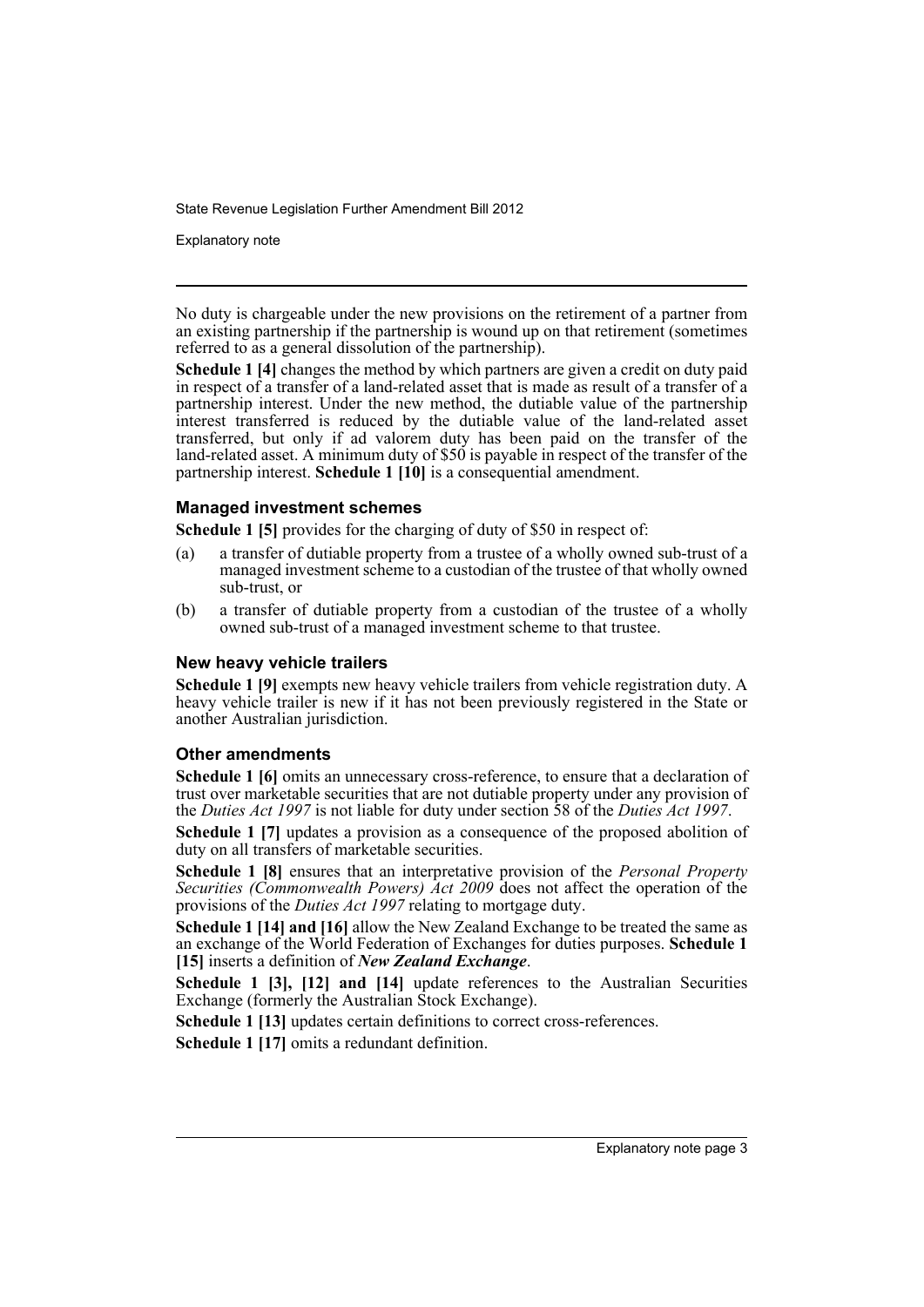Explanatory note

**Schedule 1 [18]** puts it beyond doubt that plant affixed to land under the authority of a mining lease or mineral claim is treated as a fixture for duties purposes (and, accordingly, included in the dutiable value of the land).

**Schedule 1 [11]** provides for transitional matters.

## **Schedule 2 Amendment of Health Insurance Levies Act 1982 No 159**

**Schedule 2 [1]–[10]** make amendments that are consequential on changes to the publications of the Australian Statistician. The current provisions provide for the annual adjustment of the health insurance levy based in part on statistics published by the Australian Statistician. Some of those statistics are now published on a biannual basis, rather than on a quarterly basis. The amendments update the adjustment provisions accordingly.

The amendments change the annual adjustment date from 1 February to 1 April (as the relevant biannual report is published in February). Consequential changes are made to CPI adjustment provisions.

The amendments also permit the annual percentage change for a particular year to be prescribed by order of the Governor if the Minister certifies that it is necessary to prescribe the rate because the statistical information required to calculate the rate referred to in the *Health Insurance Levies Act 1982* is not available, or for any other reason.

**Schedule 2 [11]** provides for transitional matters, including a one-off adjustment to the method of calculating the annual adjustment, to reflect the changes in reporting periods.

## **Schedule 3 Amendment of Regional Relocation (Home Buyers Grant) Act 2011 No 26**

## **Extension of grant scheme to purchases of vacant land**

**Schedule 3 [3], [6] and [11]** allow an application for the regional relocation grant to be made in respect of a purchase of vacant land in a regional area, that is intended to be the site of a home. The laying of the foundations of the regional home must commence within 26 weeks (or such longer period as the Chief Commissioner may approve) after the purchase is completed. **Schedule 3 [7]** provides that the value of the land must not exceed \$450,000. **Schedule 3 [1], [4], [5], [8], [9] and [13]** are consequential amendments.

### **Extension of grant scheme to long term leases**

**Schedule 3 [12**] allows the transfer of, or a grant of, a long term lease in respect of a regional home to be treated as a purchase of a regional home. Accordingly, the purchase of the lease can qualify as a regional relocation. A lease of land is a long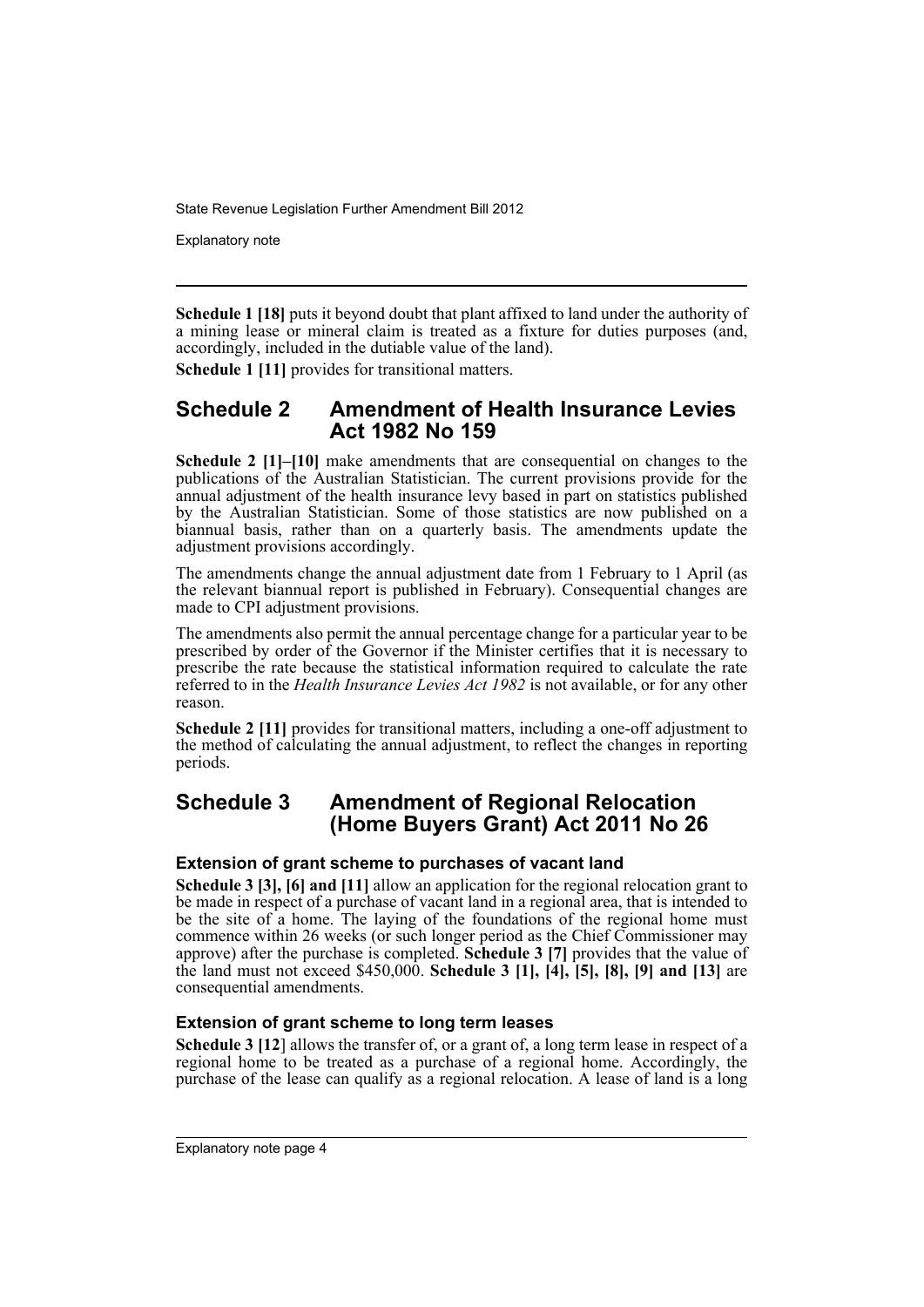Explanatory note

term lease if and only if the Chief Commissioner is satisfied that the lease gives the lease holder a degree of permanency and security of tenure that is equivalent to an estate in fee simple in the land.

### **Other amendments**

**Schedule 3 [10]** provides that, if an application for a regional relocation grant is made by 2 or more persons as joint owners of a regional home, only one of them has to relocate from a metropolitan area. **Schedule 3 [2]** is a consequential amendment. **Schedule 3 [16]** provides for transitional matters.

**Schedule 3 [15]** permits the making of savings and transitional regulations as a consequence of any amendments to the *Regional Relocation (Home Buyers Grant) Act 2011*.

**Schedule 3 [14]** is a consequential amendment.

## **Schedule 4 Amendment of Taxation Administration Act 1996 No 97**

**Schedule 4 [1]** makes it clear that the Chief Commissioner can make a compromise assessment, with the agreement of a taxpayer, in relation to taxpayer's liability for tax for the purpose of settling a dispute about taxation. **Schedule 4 [8]** makes it clear that a decision not to make a compromise assessment cannot be the subject of an objection by the taxpayer. **Schedule 4 [10]** is a transitional provision.

**Schedule 4 [2]–[7]** update references to various government authorities and position holders, and remove redundant provisions.

**Schedule 4 [9]** permits the making of savings and transitional regulations as a consequence of any amendments to the *Taxation Administration Act 1996*.

## **Schedule 5 Amendment of other Acts**

### **Land Tax Management Act 1956 No 26**

**Schedule 5.1** updates references to certain duty exemption and concession schemes.

## **State Owned Corporations Act 1989 No 134**

**Schedule 5.2** replaces a reference to the Treasury with a reference to the Department of Finance and Services, as a consequence of that Department being given responsibility for the administration of taxation legislation.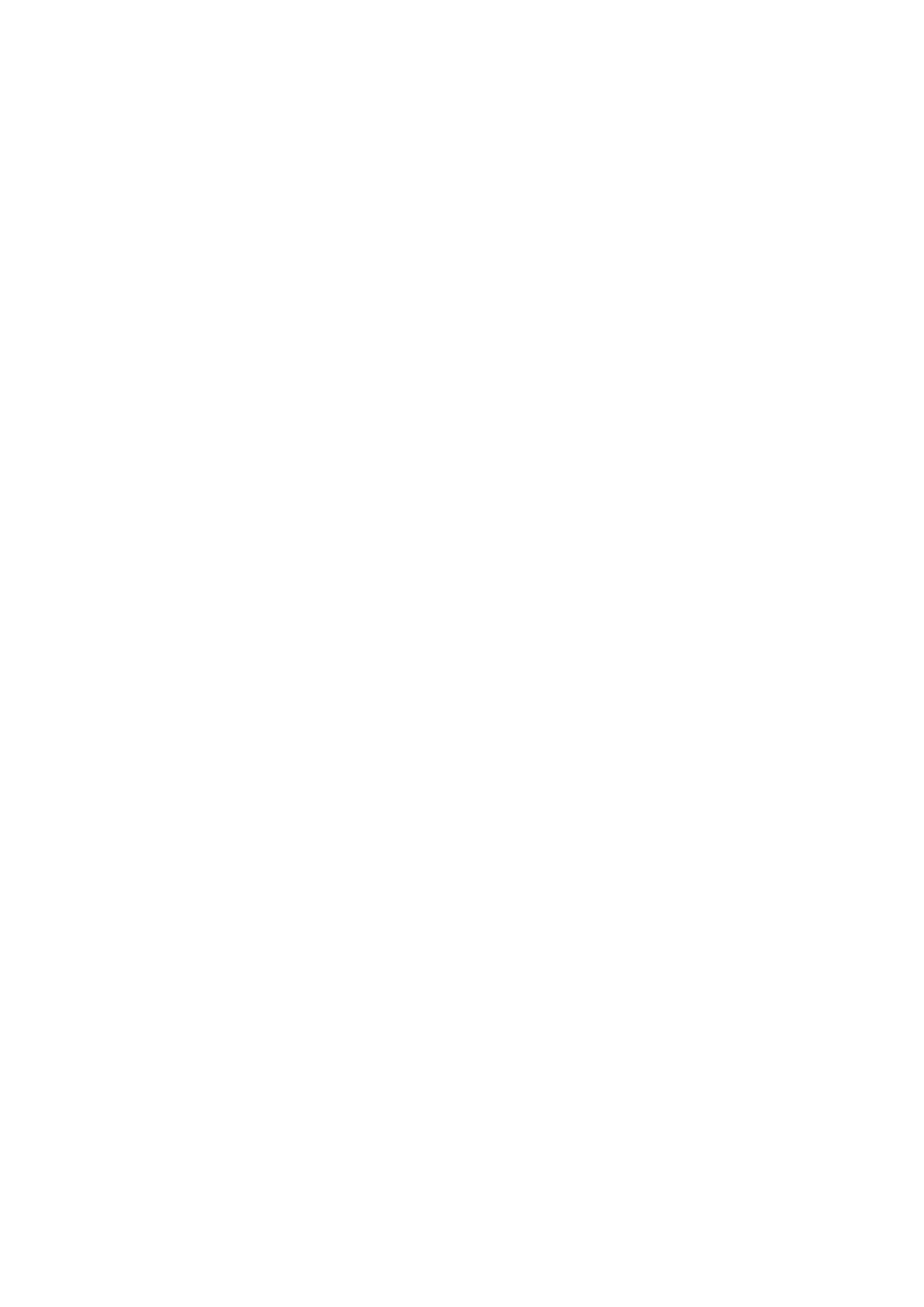First print



New South Wales

# **State Revenue Legislation Further Amendment Bill 2012**

## **Contents**

|                          |                                                                                | Page     |
|--------------------------|--------------------------------------------------------------------------------|----------|
|                          | Name of Act                                                                    | 2        |
| 2                        | Commencement                                                                   | 2        |
| Schedule 1               | Amendment of Duties Act 1997 No 123                                            | 3        |
| Schedule 2               | Amendment of Health Insurance Levies Act 1982 No 159                           | 8        |
| Schedule 3               | Amendment of Regional Relocation (Home Buyers Grant)<br>Act 2011 No 26         | 11       |
| Schedule 4<br>Schedule 5 | Amendment of Taxation Administration Act 1996 No 97<br>Amendment of other Acts | 15<br>17 |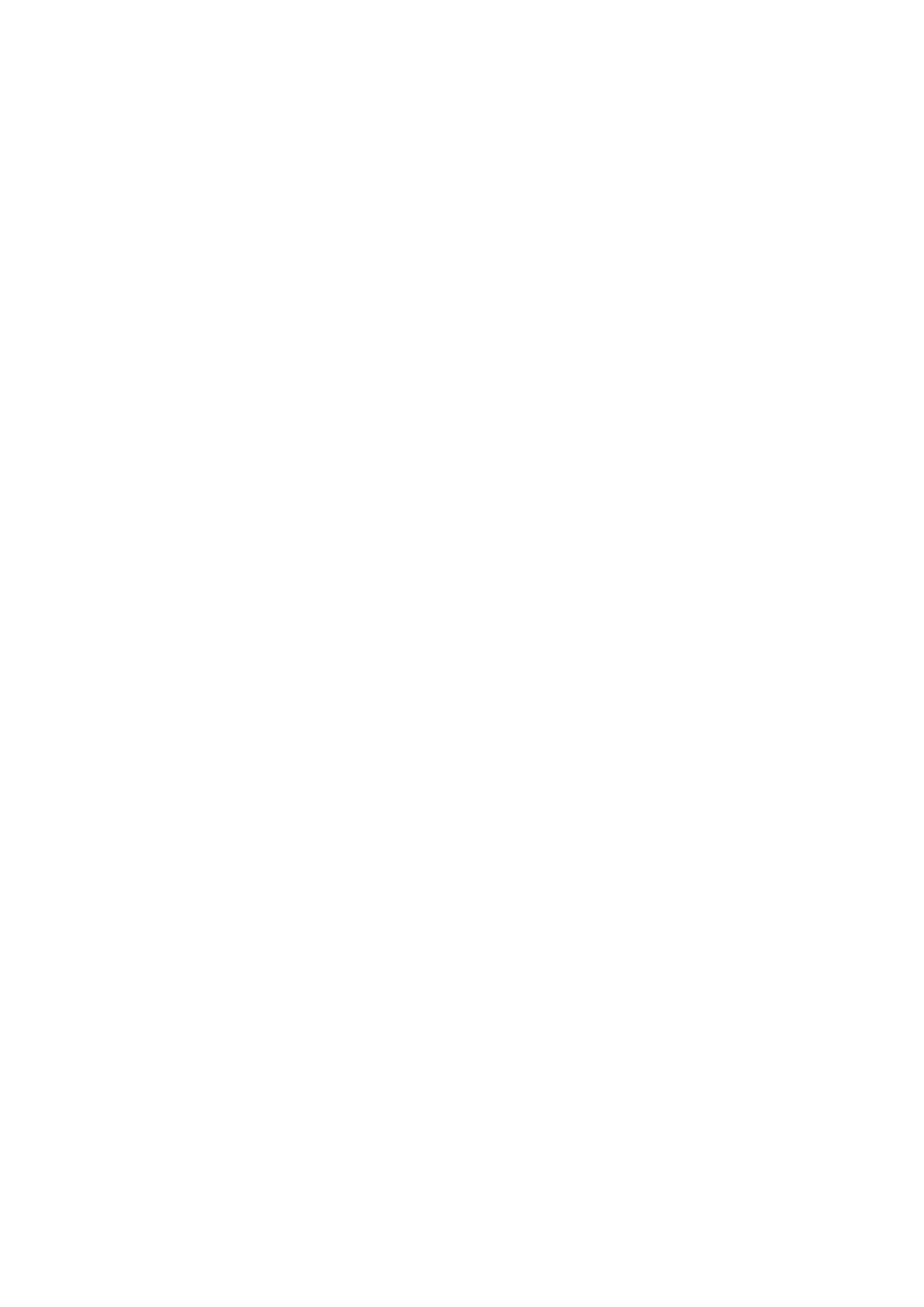

New South Wales

# **State Revenue Legislation Further Amendment Bill 2012**

No , 2012

## **A Bill for**

An Act to make miscellaneous amendments to certain State revenue legislation.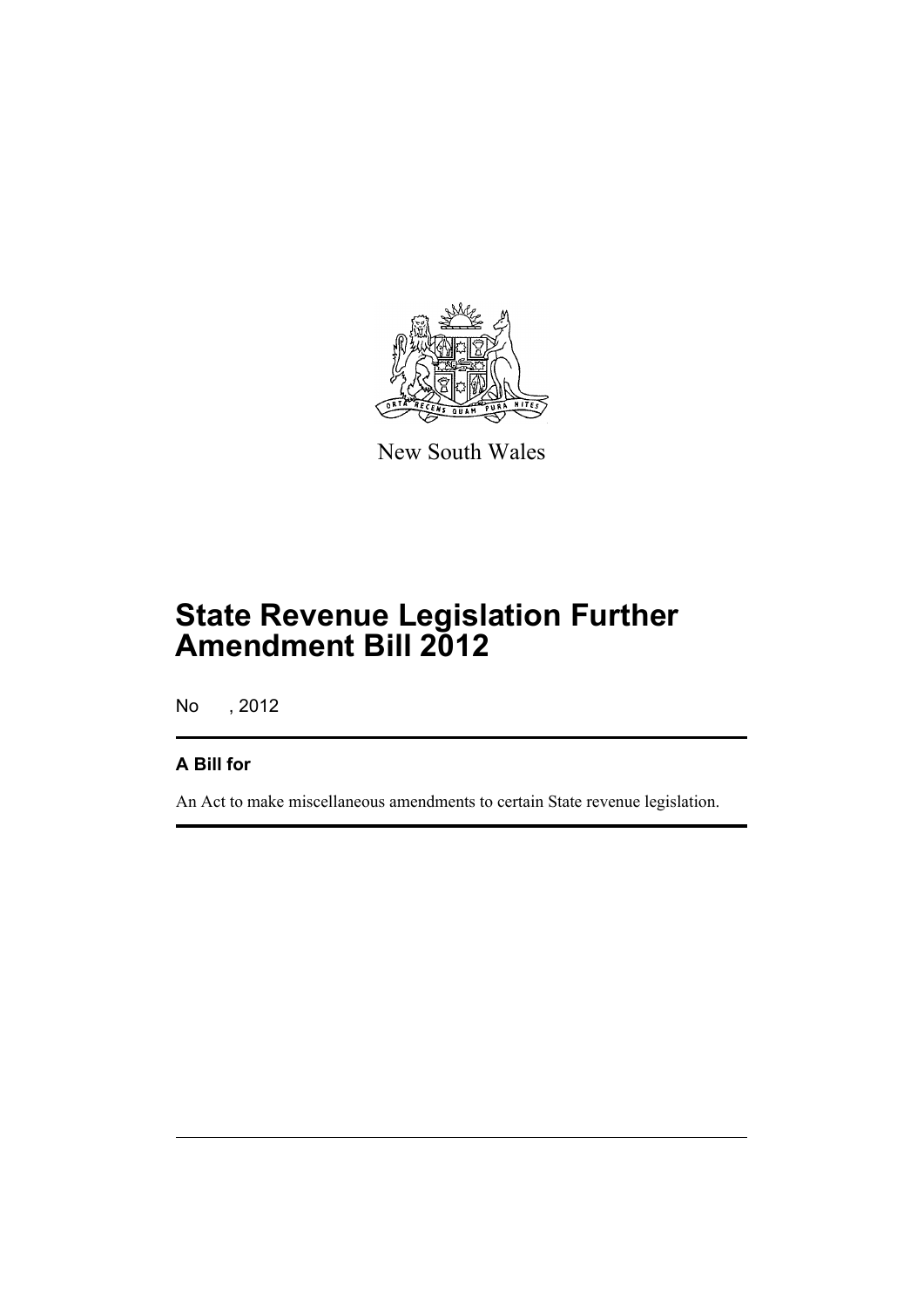<span id="page-9-1"></span><span id="page-9-0"></span>

| The Legislature of New South Wales enacts:                                    | 1             |
|-------------------------------------------------------------------------------|---------------|
| Name of Act                                                                   | $\mathcal{P}$ |
| This Act is the <i>State Revenue Legislation Further Amendment Act 2012</i> . | 3             |
| <b>Commencement</b>                                                           | 4             |
| This Act commences on the date of assent to this Act.                         | 5             |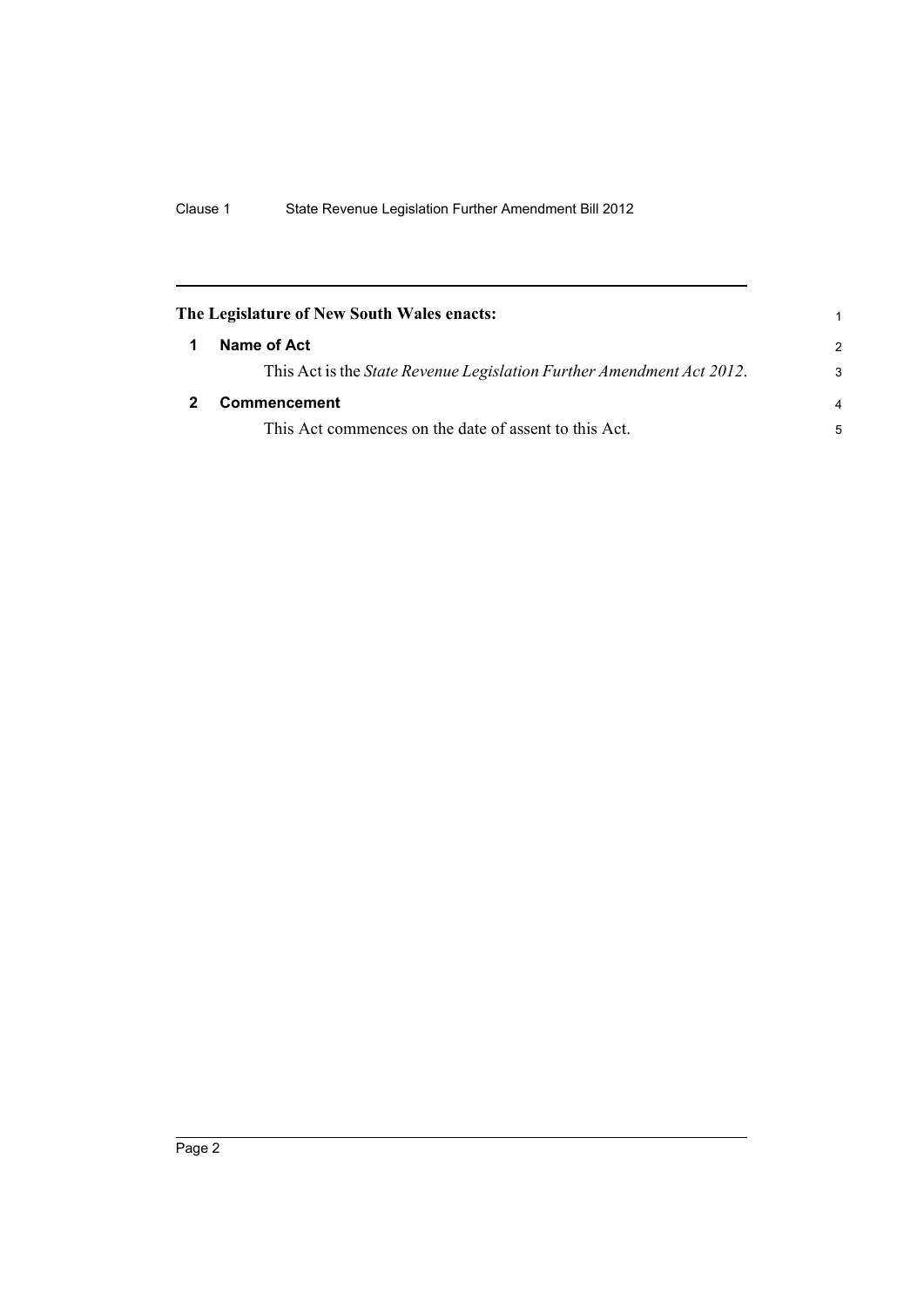Amendment of Duties Act 1997 No 123 Schedule 1

<span id="page-10-0"></span>

|     | <b>Schedule 1</b>                                                                    |                         |     | <b>Amendment of Duties Act 1997 No 123</b>                                                                                                                                                                                                                                        | $\mathbf{1}$               |  |
|-----|--------------------------------------------------------------------------------------|-------------------------|-----|-----------------------------------------------------------------------------------------------------------------------------------------------------------------------------------------------------------------------------------------------------------------------------------|----------------------------|--|
| [1] | Section 8 Imposition of duty on certain transactions concerning dutiable<br>property |                         |     |                                                                                                                                                                                                                                                                                   |                            |  |
|     |                                                                                      |                         |     | Insert at the end of section $8(1)$ (b) (before the note):                                                                                                                                                                                                                        | 4                          |  |
|     |                                                                                      |                         |     | , and                                                                                                                                                                                                                                                                             | 5                          |  |
|     |                                                                                      |                         | (c) | a transfer of a partnership interest that is taken to occur<br>under section 9A when a change in partnership<br>arrangements occurs.                                                                                                                                              | 6<br>$\overline{7}$<br>8   |  |
|     |                                                                                      |                         |     | Note. Partnership interest is defined in section 11 (1) (i).                                                                                                                                                                                                                      | 9                          |  |
| [2] |                                                                                      | <b>Section 9A</b>       |     |                                                                                                                                                                                                                                                                                   | 10                         |  |
|     |                                                                                      | Insert after section 9: |     |                                                                                                                                                                                                                                                                                   | 11                         |  |
|     | 9Α                                                                                   |                         |     | Transfer of partnership interest occurring on change in<br>partnership arrangements                                                                                                                                                                                               | 12<br>13                   |  |
|     |                                                                                      | (1)                     |     | A transfer of a partnership interest is taken to occur when a<br>change in partnership arrangements occurs.                                                                                                                                                                       | 14<br>15                   |  |
|     |                                                                                      | (2)                     |     | A change in partnership arrangements occurs if:                                                                                                                                                                                                                                   | 16                         |  |
|     |                                                                                      |                         | (a) | a partner in an existing partnership retires so that a new<br>partnership is formed (with or without the admission of<br>new partners), or                                                                                                                                        | 17<br>18<br>19             |  |
|     |                                                                                      |                         | (b) | a new partner is admitted to an existing partnership so that<br>a new partnership is formed.                                                                                                                                                                                      | 20<br>21                   |  |
|     |                                                                                      | (3)                     |     | A new partnership is formed when a partner in an existing<br>partnership retires, unless the partnership is wound up on that<br>retirement (sometimes referred to as a general dissolution of the<br>partnership).                                                                | 22<br>23<br>24<br>25       |  |
|     |                                                                                      | (4)                     |     | A new partnership is formed whenever a new partner is admitted<br>to an existing partnership.                                                                                                                                                                                     | 26<br>27                   |  |
|     | (5)                                                                                  |                         |     | For the purposes of this Act:                                                                                                                                                                                                                                                     | 28                         |  |
|     |                                                                                      |                         | (a) | if a change in partnership arrangements occurs because of<br>the retirement of a partner in an existing partnership, the<br>retiring partner's partnership interest is taken to be<br>transferred to the partners in the new partnership<br>( <i>a retirement transfer</i> ), and | 29<br>30<br>31<br>32<br>33 |  |
|     |                                                                                      |                         | (b) | if a change in partnership arrangements occurs because of<br>the admission of a new partner to an existing partnership,<br>the new partner's partnership interest is taken to be                                                                                                  | 34<br>35<br>36             |  |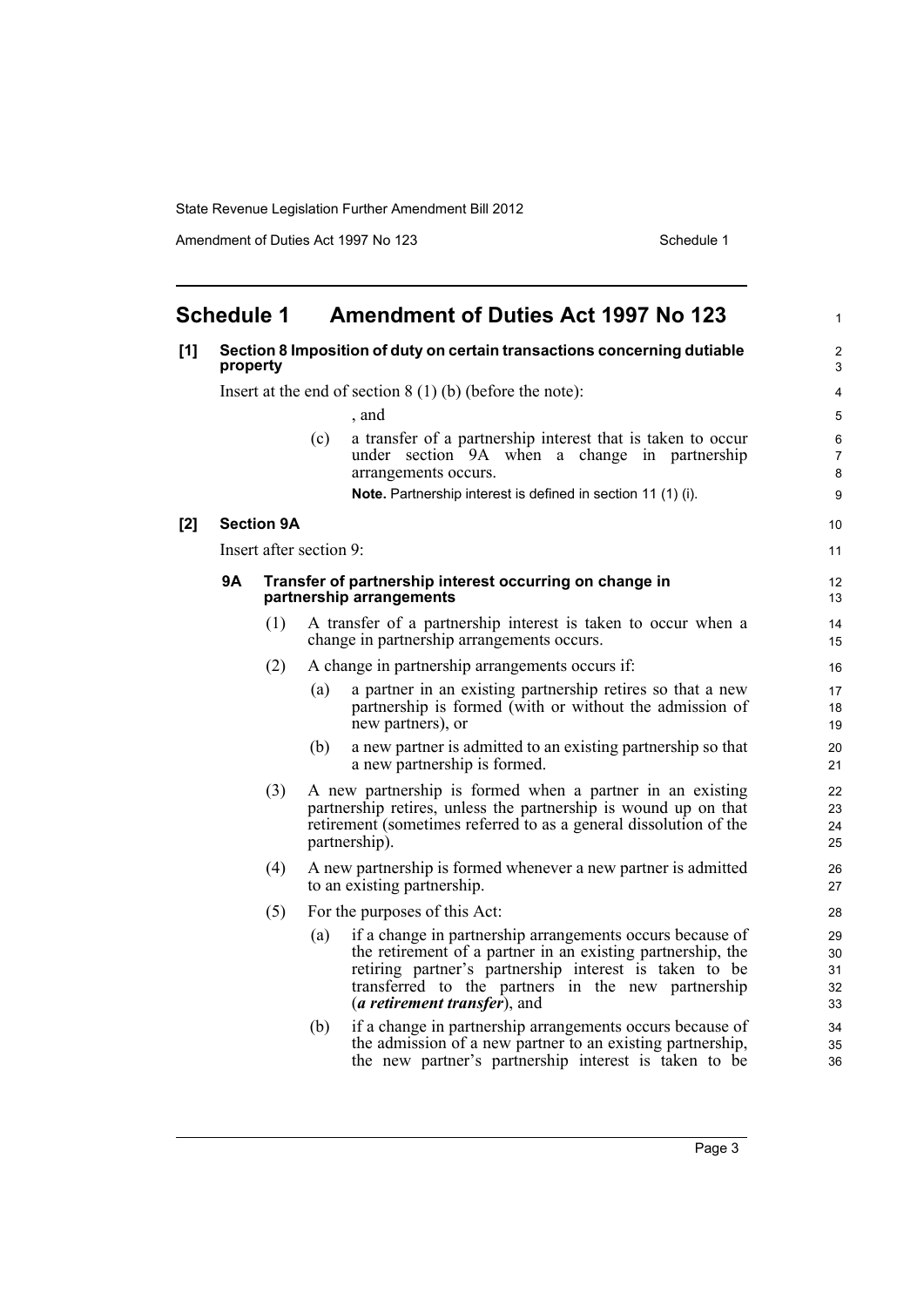Schedule 1 Amendment of Duties Act 1997 No 123

transferred to the partners in the new partnership (*an admission transfer*).

- (6) If a change in partnership arrangements results in both one or more retirement transfers and one or more admission transfers, duty is chargeable only on:
	- (a) the retirement transfer or retirement transfers, if the dutiable value of the retirement transfer or retirement transfers exceeds the dutiable value of the admission transfer or admission transfers, or
	- (b) the admission transfer or admission transfers, if the dutiable value of the admission transfer or admission transfers exceeds the dutiable value of the retirement transfer or retirement transfers.
- (7) This section does not affect liability for duty on a transfer of a partnership interest that occurs otherwise than because of a change in partnership arrangements.

**Note.** For example, a transfer of a partnership interest from one partner to another partner in an existing partnership will also be dutiable under this Chapter.

(8) In this section, *retirement* of a partner includes retirement as a consequence of the death of a partner.

#### **[3] Sections 11 (2), 33 (note), 66 (8A), (9A) and note, 125 (1) (paragraph (b) of the definition of "company"), 138 and 208 (6)**

Omit "Australian Stock Exchange" wherever occurring.

Insert instead "Australian Securities Exchange".

#### **[4] Section 29 Partnership interests**

Omit section 29 (3). Insert instead:

(3) If the property of a partnership includes a land-related asset and an interest in the land-related asset is transferred as a result of the transfer of the partnership interest, the dutiable value of the partnership interest is to be reduced by the dutiable value of the interest in the land-related asset that is transferred, but only if ad valorem duty has been paid or is payable on the transfer of the interest in the land-related asset.

**Note.** For example, 3 partners jointly hold land valued at \$9 million and other non-dutiable property valued at \$3 million. The partnership has liabilities of \$6 million. One partner retires, and is paid \$2 million for his or her partnership interest. The retiring partner transfers a one-third interest in the land to the remaining partners. Duty is payable at an ad valorem rate on the transfer of the one-third interest in the land. The transfer of the interest in land has a dutiable value of \$3 million. Under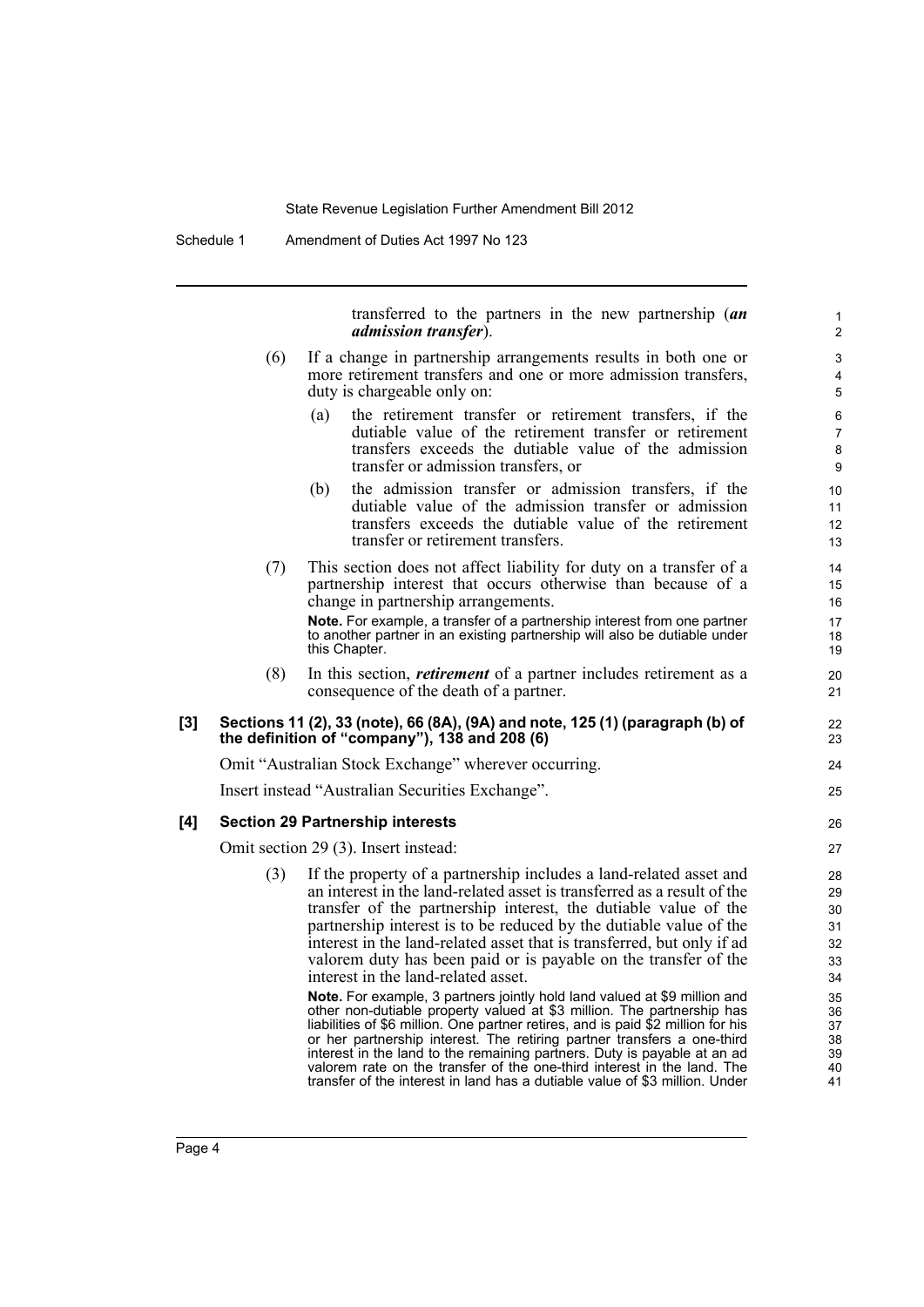Amendment of Duties Act 1997 No 123 Schedule 1

this section, the partnership interest has a dutiable value of \$1.5 million (DV = \$2M x \$9M/\$12M). As the dutiable value of the interest in land transferred exceeds the dutiable value of the partnership interest transferred, the minimum duty would be payable on the transfer of the partnership interest. (3A) The minimum duty chargeable in respect of a transfer of a partnership interest to which subsection (3) applies is \$50. **[5] Section 54A Transfers in relation to managed investment schemes** Insert after section 54A (4): (5) Duty of \$50 is chargeable in respect of a transfer of dutiable property from a trustee of a wholly owned sub-trust of a managed investment scheme to a custodian of the trustee of that wholly owned sub-trust. (6) Duty of \$50 is chargeable in respect of a transfer of dutiable property from a custodian of the trustee of a wholly owned sub-trust of a managed investment scheme to that trustee. (7) In this section, a reference to a wholly owned sub-trust of a managed investment scheme includes a sub-trust that is part of a chain of sub-trusts: (a) that starts with a wholly owned sub-trust of a managed investment scheme, and (b) in which a link in the chain is formed if the sub-trust wholly owns the next sub-trust in the chain. (8) A sub-trust is taken to be a *wholly owned* sub-trust of a managed investment scheme or sub-trust (the *controlling trust*) if the units in the sub-trust are wholly owned by the trustee of the controlling trust in the trustee's capacity as trustee of the controlling trust. **[6] Section 58 Establishment of a trust relating to unidentified property and non-dutiable property** Omit "because of section 11 (2)" from section 58 (6). **[7] Section 104** Omit the section. Insert instead: **104 Application of scheme to land use entitlements** This Division applies to the transfer of a land use entitlement in the same way as it applies to a transfer of land, with such modifications as may be necessary. 1 2 3 4 5 6 7 8 9 10 11 12 13 14 15 16 17 18 19 20 21 22 23  $24$ 25 26 27 28 29 30 31 32 33 34 35 36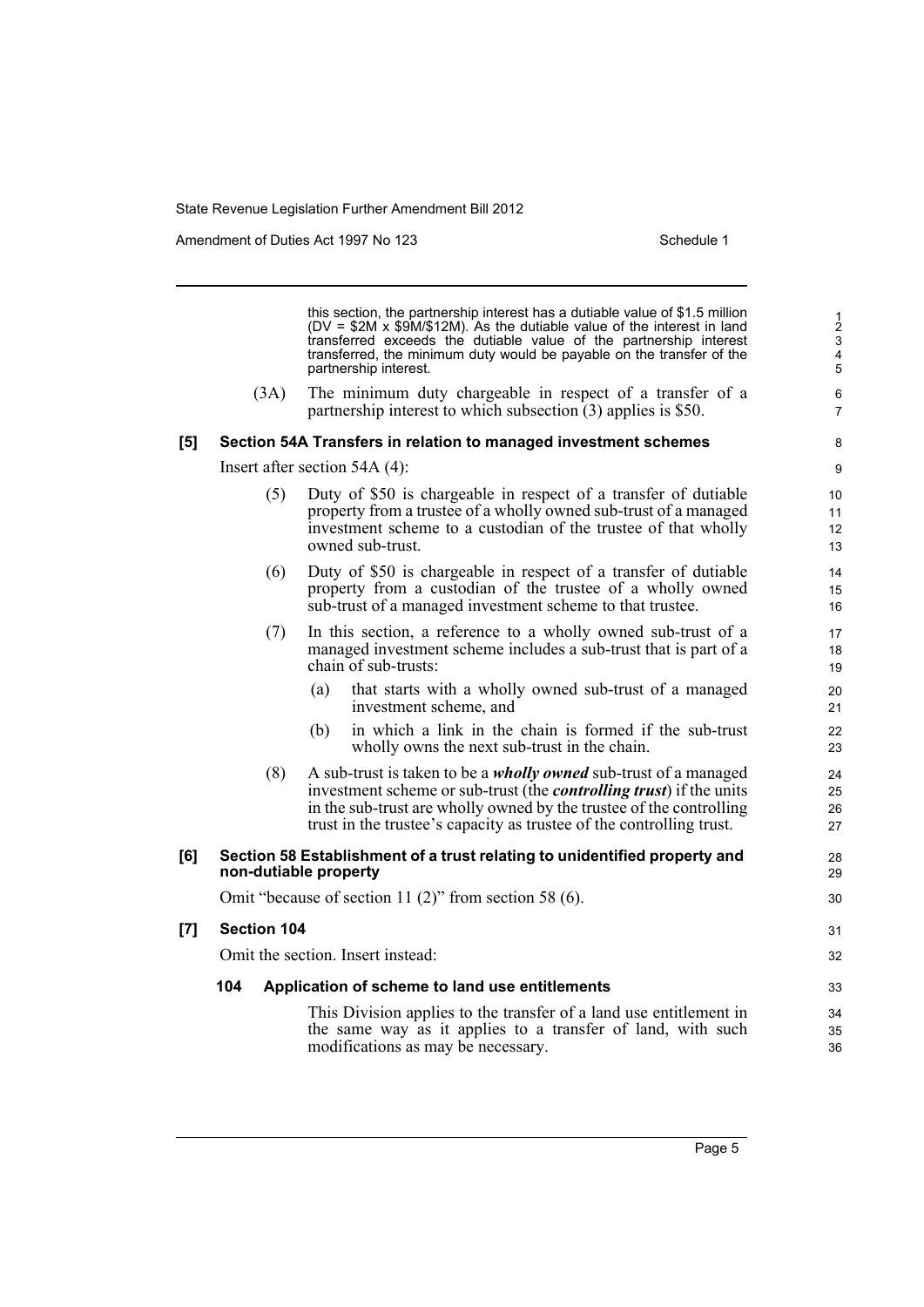Schedule 1 Amendment of Duties Act 1997 No 123

| [8]    | Section 205 What is a mortgage? |                     |                                                                                                                                                                                                                                                                                                                                                   |                           |  |  |
|--------|---------------------------------|---------------------|---------------------------------------------------------------------------------------------------------------------------------------------------------------------------------------------------------------------------------------------------------------------------------------------------------------------------------------------------|---------------------------|--|--|
|        |                                 |                     | Insert at the end of the section (before the note):                                                                                                                                                                                                                                                                                               | $\overline{2}$            |  |  |
|        |                                 | (2)                 | Clause 22A of Schedule 1 to the Personal Property Securities<br>(Commonwealth Powers) Act 2009 does not apply, and is taken                                                                                                                                                                                                                       | 3<br>4                    |  |  |
|        |                                 |                     | to have never applied, in respect of this Chapter.                                                                                                                                                                                                                                                                                                | $\overline{5}$            |  |  |
| [9]    |                                 | <b>Section 270C</b> |                                                                                                                                                                                                                                                                                                                                                   | 6                         |  |  |
|        |                                 |                     | Insert after section 270B:                                                                                                                                                                                                                                                                                                                        | $\overline{7}$            |  |  |
|        | 270C                            |                     | <b>Exemption for new heavy vehicle trailers</b>                                                                                                                                                                                                                                                                                                   | 8                         |  |  |
|        |                                 | (1)                 | Duty under this Chapter is not chargeable on an application to<br>register a heavy vehicle trailer, if the heavy vehicle trailer has not<br>previously been registered under the Road Transport (Vehicle<br><i>Registration) Act 1997</i> or under a law of another State or a<br>Territory that provides for the registration of motor vehicles. | 9<br>10<br>11<br>12<br>13 |  |  |
|        |                                 | (2)                 | In this section, a <i>heavy vehicle trailer</i> means a trailer within the<br>meaning of the <i>Road Transport (General) Act 2005</i> that is a<br>heavy vehicle within the meaning of the Road Transport (Vehicle<br>Registration) Act 1997.                                                                                                     | 14<br>15<br>16<br>17      |  |  |
| $[10]$ |                                 |                     | Section 273 Minimum amount of duty                                                                                                                                                                                                                                                                                                                | 18                        |  |  |
|        |                                 |                     | Omit "or Chapter 8 (Insurance)" from section 273 (2).                                                                                                                                                                                                                                                                                             | 19                        |  |  |
|        |                                 |                     | Insert instead ", to Chapter 8 (Insurance) or to any transaction or instrument<br>for which a different minimum amount of duty is specified by this Act".                                                                                                                                                                                         | 20<br>21                  |  |  |
| $[11]$ |                                 |                     | Schedule 1 Savings, transitional and other provisions                                                                                                                                                                                                                                                                                             | 22                        |  |  |
|        |                                 |                     | Insert after Part 38:                                                                                                                                                                                                                                                                                                                             | 23                        |  |  |
|        |                                 | Part 39             | Provisions consequent on enactment of<br><b>State Revenue Legislation Further</b><br><b>Amendment Act 2012</b>                                                                                                                                                                                                                                    | 24<br>25<br>26            |  |  |
|        | 106                             |                     | <b>Application of amendments</b>                                                                                                                                                                                                                                                                                                                  | 27                        |  |  |
|        |                                 | (1)                 | An amendment made to Chapter 2 by the State Revenue<br>Legislation Further Amendment Act 2012 applies in respect of a<br>dutiable transaction that occurs on or after the commencement of<br>the amendment.                                                                                                                                       | 28<br>29<br>30<br>31      |  |  |
|        |                                 | (2)                 | Section 270C, as inserted by the State Revenue Legislation<br>Further Amendment Act 2012, applies in respect of the                                                                                                                                                                                                                               | 32<br>33                  |  |  |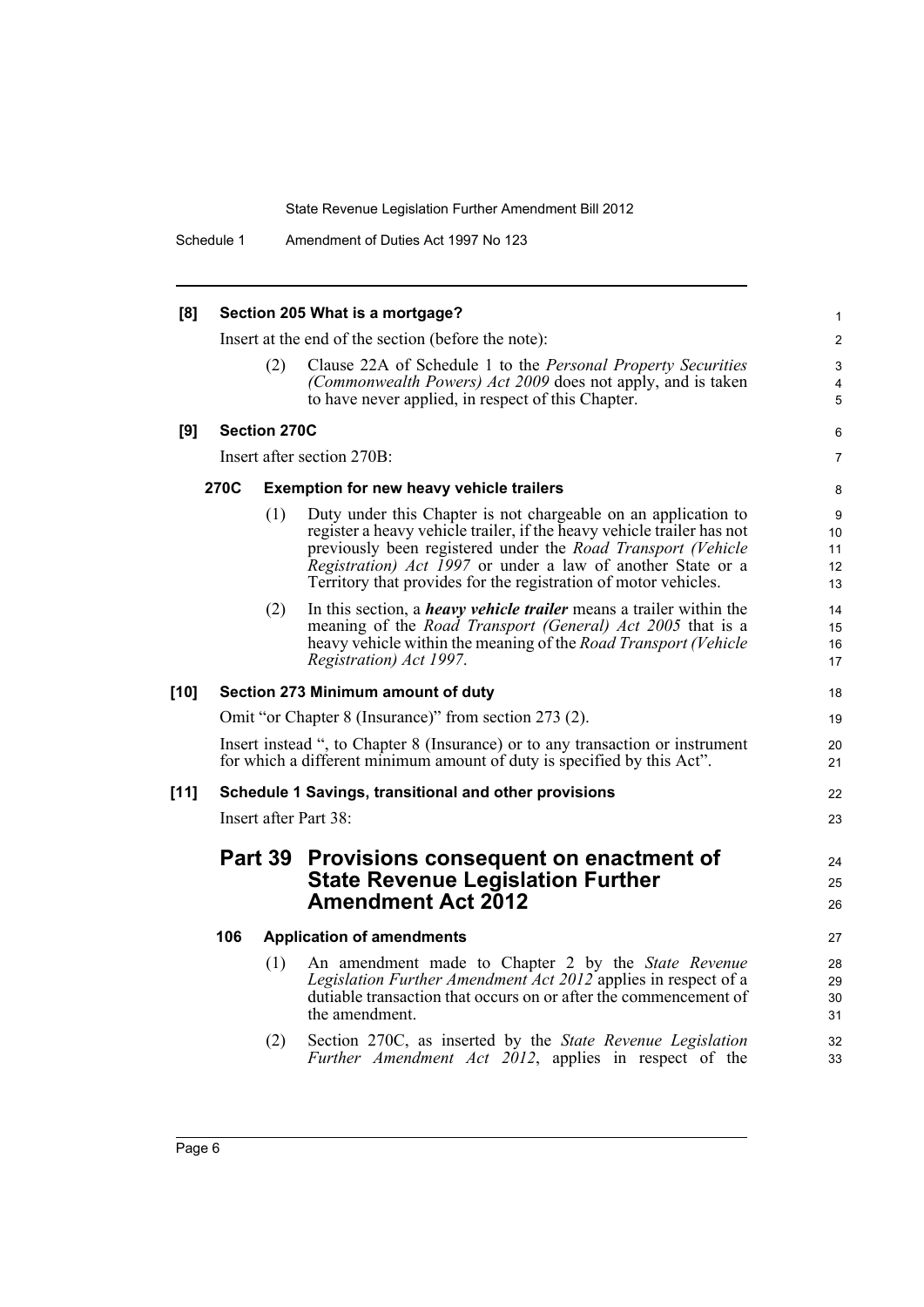Amendment of Duties Act 1997 No 123 Schedule 1

|        |                      | registration of a trailer on or after the commencement of that<br>section.                                                                                                                                                                                                                                                     | $\mathbf{1}$<br>$\overline{2}$ |
|--------|----------------------|--------------------------------------------------------------------------------------------------------------------------------------------------------------------------------------------------------------------------------------------------------------------------------------------------------------------------------|--------------------------------|
|        | (3)                  | An amendment made to an expression in the Dictionary by the<br>State Revenue Legislation Further Amendment Act 2012 applies<br>in relation to any liability for duty that arises on or after the<br>commencement of the amendment.                                                                                             | 3<br>4<br>5<br>6               |
| $[12]$ | <b>Dictionary</b>    |                                                                                                                                                                                                                                                                                                                                | $\overline{7}$                 |
|        |                      | Omit the definition of <i>Australian Stock Exchange</i> from clause 1.                                                                                                                                                                                                                                                         | 8                              |
|        | Insert instead:      |                                                                                                                                                                                                                                                                                                                                | 9                              |
|        |                      | <b>Australian Securities Exchange means the Australian Securities</b><br>Exchange Limited.                                                                                                                                                                                                                                     | 10 <sup>°</sup><br>11          |
| $[13]$ |                      | Dictionary, clause 1, definitions of "business asset", "partnership<br>interest" and "transferable floor space"                                                                                                                                                                                                                | 12<br>13                       |
|        |                      | Omit "section 11" wherever occurring. Insert instead "section 11 (1)".                                                                                                                                                                                                                                                         | 14                             |
| $[14]$ | "private company"    | Dictionary, clause 1, definitions of "listed company", "listed trust" and                                                                                                                                                                                                                                                      | 15<br>16                       |
|        |                      | Omit "Australian Stock Exchange" wherever occurring.                                                                                                                                                                                                                                                                           | 17                             |
|        |                      | Insert instead "Australian Securities Exchange, the New Zealand Exchange".                                                                                                                                                                                                                                                     | 18                             |
| $[15]$ | Dictionary, clause 1 |                                                                                                                                                                                                                                                                                                                                | 19                             |
|        |                      | Insert in alphabetical order:                                                                                                                                                                                                                                                                                                  | 20                             |
|        |                      | <b>New Zealand Exchange means NZX Limited.</b>                                                                                                                                                                                                                                                                                 | 21                             |
| [16]   |                      | Dictionary, clause 1, definition of "recognised stock exchange"                                                                                                                                                                                                                                                                | 22                             |
|        |                      | Insert after paragraph (b):                                                                                                                                                                                                                                                                                                    | 23                             |
|        |                      | the New Zealand Exchange, or<br>(ba)                                                                                                                                                                                                                                                                                           | 24                             |
| $[17]$ |                      | Dictionary, clause 1, definition of "RIOT"                                                                                                                                                                                                                                                                                     | 25                             |
|        | Omit the definition. |                                                                                                                                                                                                                                                                                                                                | 26                             |
| $[18]$ |                      | Dictionary, clause 4 (1A)                                                                                                                                                                                                                                                                                                      | 27                             |
|        |                      | Insert after clause $4(1)$ :                                                                                                                                                                                                                                                                                                   | 28                             |
|        | (1A)                 | To avoid doubt, the land includes anything that, under the<br>authority of the mining lease or mineral claim (whether direct or<br>indirect), is fixed to the land the subject of the lease or claim and<br>that would be a part of the land (as a fixture) if the lease or claim<br>were an estate in fee simple in the land. | 29<br>30<br>31<br>32<br>33     |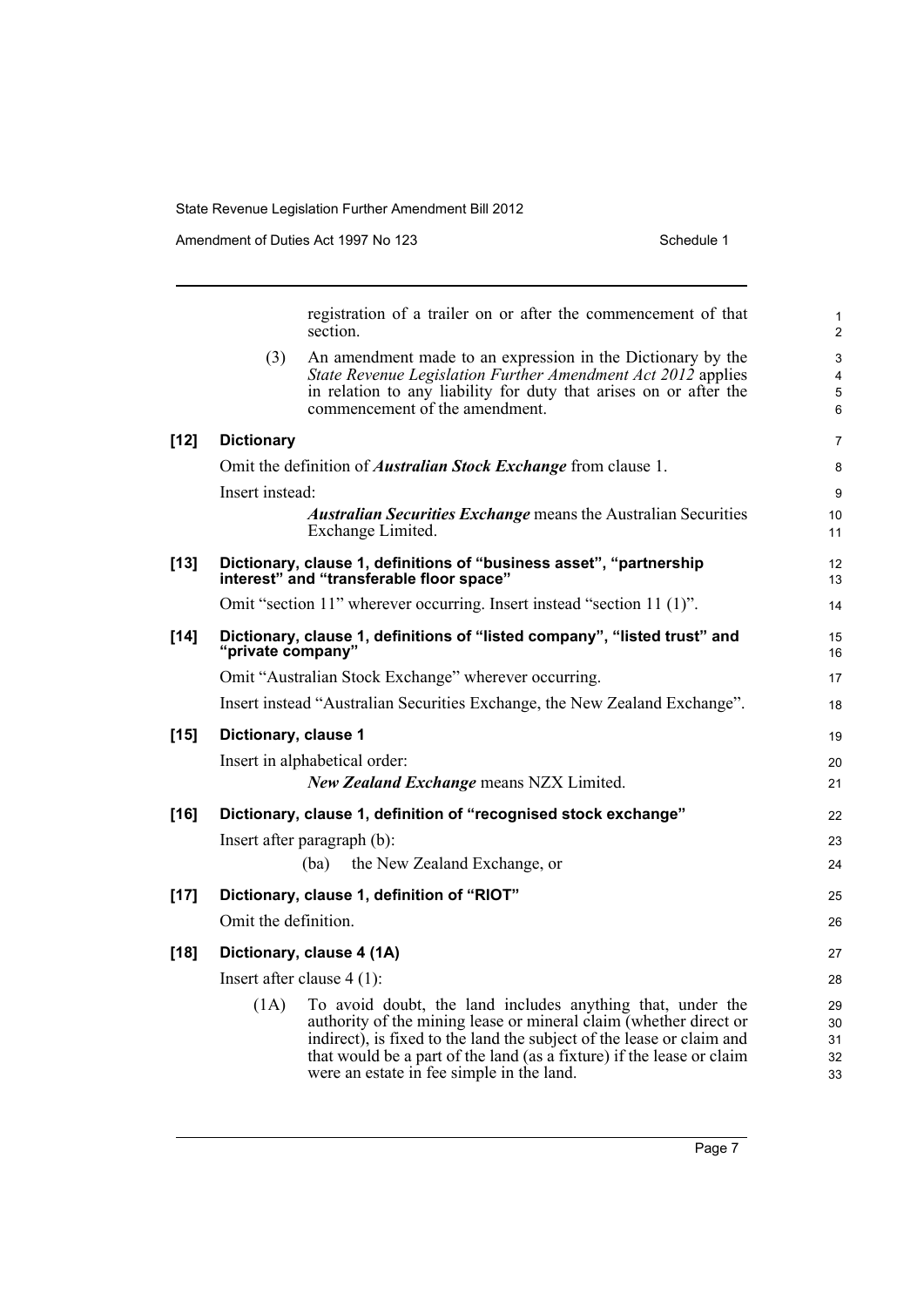<span id="page-15-0"></span>

| <b>Schedule 2</b> | <b>Amendment of Health Insurance Levies</b> |
|-------------------|---------------------------------------------|
|                   | Act 1982 No 159                             |

1 2

| [1]   | <b>Section 16G Annual adjustment</b>       |                                                                                                                                                                                                                                       | 3                    |
|-------|--------------------------------------------|---------------------------------------------------------------------------------------------------------------------------------------------------------------------------------------------------------------------------------------|----------------------|
|       |                                            | Omit the definition of <i>year</i> from section 16G $(3)$ . Insert instead:                                                                                                                                                           | 4                    |
|       |                                            | <i>year</i> has the same meaning as it has in Schedule 2.                                                                                                                                                                             | 5                    |
| [2]   |                                            | <b>Schedule 2 Adjustment of prescribed rate</b>                                                                                                                                                                                       | 6                    |
|       | definition of <i>year</i> in clause 1 (1). | Insert "of a year before 2012" after "1 February" in paragraph (b) of the                                                                                                                                                             | $\overline{7}$<br>8  |
| $[3]$ | Schedule 2, clause 1 (1)                   |                                                                                                                                                                                                                                       | 9                    |
|       |                                            | Insert at the end of paragraph (b) of the definition of year:                                                                                                                                                                         | 10                   |
|       |                                            | $\cdot$ or                                                                                                                                                                                                                            | 11                   |
|       | (c)                                        | the period commencing on and including 1 February 2012<br>and ending on and including 31 March 2013, or                                                                                                                               | 12<br>13             |
|       | (d)                                        | a subsequent period commencing on and including 1 April<br>and ending on and including the next following 31 March.                                                                                                                   | 14<br>15             |
| [4]   | Schedule 2, clause 1 (4)                   |                                                                                                                                                                                                                                       | 16                   |
|       |                                            | Omit "1 February" wherever occurring. Insert instead "1 April".                                                                                                                                                                       | 17                   |
| [5]   | Schedule 2, clause 2                       |                                                                                                                                                                                                                                       | 18                   |
|       |                                            | Omit "September quarter" wherever occurring in clause 2 (1) (b).                                                                                                                                                                      | 19                   |
|       |                                            | Insert instead "November reference period".                                                                                                                                                                                           | 20                   |
| [6]   | Schedule 2, clause 2 (1) (b) (i)           |                                                                                                                                                                                                                                       | 21                   |
|       |                                            | Omit the subparagraph. Insert instead:                                                                                                                                                                                                | 22                   |
|       | (i)                                        | except as provided by subparagraph (ii)—in the group of<br>amounts set out in relation to males, for New South Wales,<br>in the series of Average Weekly Earnings (Original),<br>issued biannually by the Australian Statistician, or | 23<br>24<br>25<br>26 |
| [7]   | Schedule 2, clause 2 (1) (c)               |                                                                                                                                                                                                                                       | 27                   |
|       |                                            | Omit "September quarter" wherever occurring.                                                                                                                                                                                          | 28                   |
|       | Insert instead "December quarter."         |                                                                                                                                                                                                                                       | 29                   |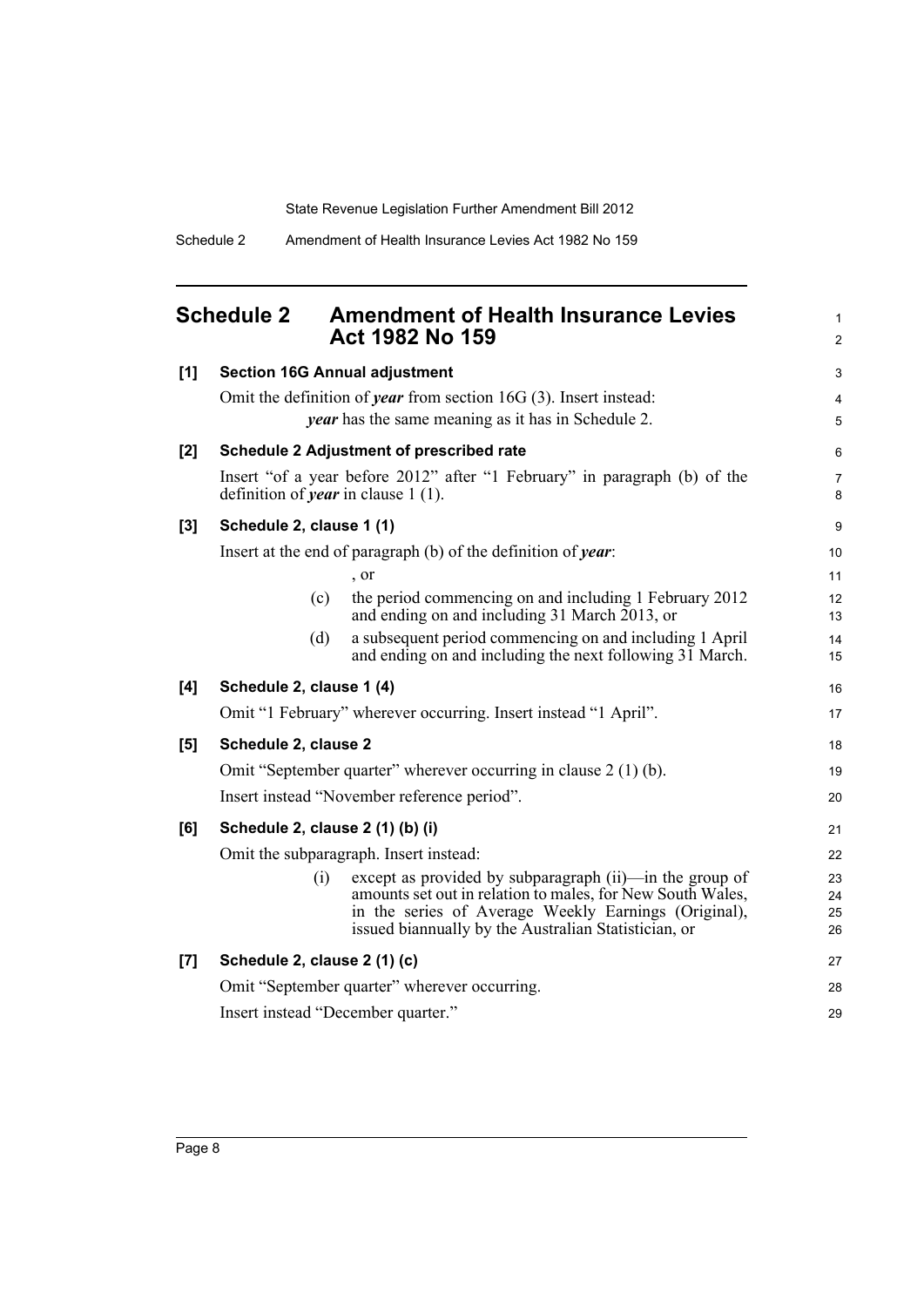State Revenue Legislation Further Amendment Bill 2012 Amendment of Health Insurance Levies Act 1982 No 159

| Schedule 2 |  |  |
|------------|--|--|
|            |  |  |
|            |  |  |

| [8]    |                      |     | Schedule 2, clause 2 (3)                                                                                                                                                                                                                                                                                                         | $\mathbf{1}$             |  |
|--------|----------------------|-----|----------------------------------------------------------------------------------------------------------------------------------------------------------------------------------------------------------------------------------------------------------------------------------------------------------------------------------|--------------------------|--|
|        |                      |     | Omit "September quarter" wherever occurring.                                                                                                                                                                                                                                                                                     | 2                        |  |
|        |                      |     | Insert instead "relevant quarter or reference period".                                                                                                                                                                                                                                                                           | 3                        |  |
| [9]    |                      |     | Schedule 2, clause 2 (4)                                                                                                                                                                                                                                                                                                         | 4                        |  |
|        |                      |     | Omit "quarter". Insert instead "quarter or reference period".                                                                                                                                                                                                                                                                    | 5                        |  |
| $[10]$ |                      |     | Schedule 2, clause 2 (7) and (8)                                                                                                                                                                                                                                                                                                 | 6                        |  |
|        |                      |     | Omit the subclauses. Insert instead:                                                                                                                                                                                                                                                                                             | 7                        |  |
|        |                      | (7) | The Governor may, by order published in the Gazette before the<br>operative date for a particular year, specify an annual percentage<br>change for the purposes of the formula in subclause $(1)$ for that<br>year. That percentage is taken to be the annual percentage change<br>ascertained in accordance with this Schedule. | 8<br>9<br>10<br>11<br>12 |  |
|        |                      | (8) | An order may be made under subclause (7) only if the Minister<br>certifies to the Governor that:                                                                                                                                                                                                                                 | 13<br>14                 |  |
|        |                      |     | (a)<br>the Minister considers the order to be necessary because<br>information referred to in subclause (1) is not available or<br>for any other reason, and                                                                                                                                                                     | 15<br>16<br>17           |  |
|        |                      |     | the percentage to be specified in the order was calculated<br>(b)<br>in accordance with estimates made having regard to, and<br>by reference to, such relevant information as was<br>reasonably available.                                                                                                                       | 18<br>19<br>20<br>21     |  |
| $[11]$ |                      |     | <b>Schedule 3 Transitional provisions</b>                                                                                                                                                                                                                                                                                        | 22                       |  |
|        | Insert after Part 6: |     |                                                                                                                                                                                                                                                                                                                                  |                          |  |
|        | Part 7               |     | Provision consequent on enactment of<br><b>State Revenue Legislation Further</b>                                                                                                                                                                                                                                                 | 24<br>25                 |  |
|        |                      |     | <b>Amendment Act 2012</b>                                                                                                                                                                                                                                                                                                        | 26                       |  |
|        | 8                    |     | <b>Adjustment of prescribed rate</b>                                                                                                                                                                                                                                                                                             | 27                       |  |
|        |                      | (1) | The amendments made by the State Revenue Legislation Further<br><i>Amendment Act 2012</i> apply in respect of the adjustment of the<br>prescribed rate on any operative date occurring in or after 2013.                                                                                                                         | 28<br>29<br>30           |  |
|        |                      | (2) | For the purpose of calculating the adjustment percentage under<br>clause 2 of Schedule 2 for an operative date in 2013:                                                                                                                                                                                                          | 31<br>32                 |  |
|        |                      |     | the amount calculated as $p(L)$ is to be adjusted to include<br>(a)<br>the percentage change in average weekly earnings for<br>employees for New South Wales from the September                                                                                                                                                  | 33<br>34<br>35           |  |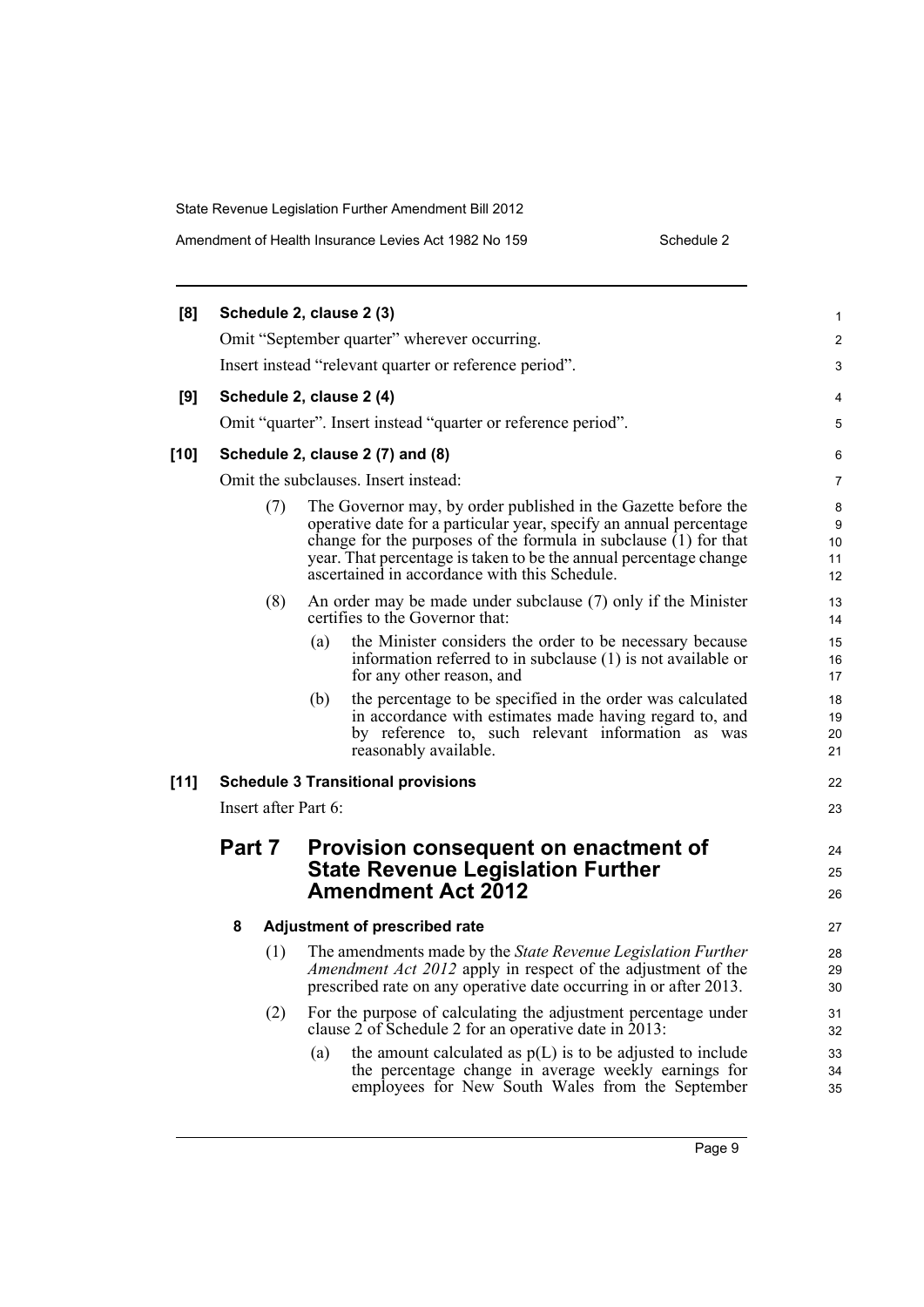quarter of 2011 to the December quarter of 2011, determined by reference to the group of amounts set out in relation to males, for New South Wales, in the series of Average Weekly Earnings (Original), issued by the Australian Statistician, and

- (b) the amount calculated as p(I) is to be adjusted to include the percentage change in the price of goods and services from the September quarter of 2011 to the December quarter of 2011, determined by reference to the group of numbers set out as index numbers for Sydney in the Consumer Price Index (All Groups Index) issued by the Australian Statistician.
- (3) Clause 2 (4) of Schedule 2 applies in respect of the amounts or numbers referred to in subclause (2) in the same way as it applies to the amounts or numbers referred to in that Schedule.
- (4) This clause does not affect clause 2 (7) or 3 of Schedule 2.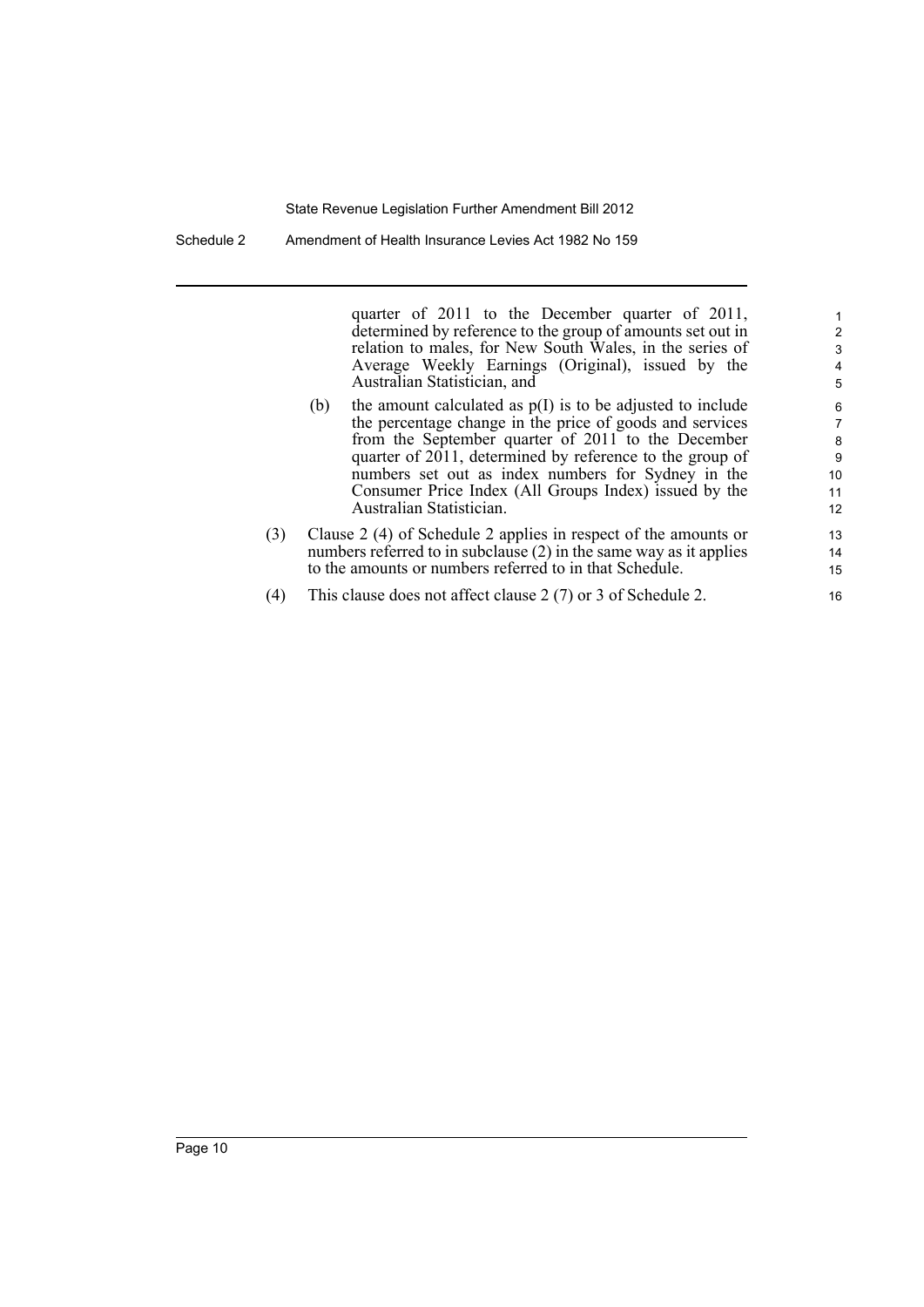Amendment of Regional Relocation (Home Buyers Grant) Act 2011 No 26 Schedule 3

<span id="page-18-0"></span>

| <b>Schedule 3</b> |                       | <b>Amendment of Regional Relocation</b><br>(Home Buyers Grant) Act 2011 No 26                                                                                                                  | $\mathbf{1}$<br>$\overline{2}$ |
|-------------------|-----------------------|------------------------------------------------------------------------------------------------------------------------------------------------------------------------------------------------|--------------------------------|
| [1]               |                       | <b>Section 3 Definitions</b>                                                                                                                                                                   | 3                              |
|                   |                       | Omit the definition of <b>owner</b> from section $3(1)$ . Insert instead:                                                                                                                      | 4                              |
|                   |                       | <b><i>owner</i></b> has the same meaning as it has in the <i>Land Tax</i><br>Management Act 1956.                                                                                              | 5<br>6                         |
| $[2]$             |                       | <b>Section 5 Entitlement to grant</b>                                                                                                                                                          | $\overline{7}$                 |
|                   |                       | Omit section 5 (3). Insert instead:                                                                                                                                                            | 8                              |
|                   | (3)                   | Subsection $(2)$ is subject to the following:                                                                                                                                                  | 9                              |
|                   |                       | if this Act specifies that only one of the applicants has to<br>(a)<br>comply with the relevant requirement, then only one of the<br>applicants has to comply with that requirement,           | 10<br>11<br>12                 |
|                   |                       | an applicant need not comply with a requirement to the<br>(b)<br>extent that the applicant is exempted from compliance by<br>or under this Act.                                                | 13<br>14<br>15                 |
| [3]               |                       | Section 9 Applicant must purchase a regional home                                                                                                                                              | 16                             |
|                   | section $9(2)(a)$ .   | Insert ", or that is intended to be the site of," after "land that is the site of" in                                                                                                          | 17<br>18                       |
| [4]               |                       | Section 9 (2) (b) and (3)                                                                                                                                                                      | 19                             |
|                   |                       | Omit "the home" wherever occurring. Insert instead "the land".                                                                                                                                 | 20                             |
| [5]               |                       | Section 11 Purchase must be completed                                                                                                                                                          | 21                             |
|                   |                       | Omit "the home" from section 11 (2). Insert instead "the land purchased".                                                                                                                      | 22                             |
| [6]               |                       | Section 12 Home must be ready for occupation on completion                                                                                                                                     | 23                             |
|                   | Omit the section.     |                                                                                                                                                                                                | 24                             |
| [7]               |                       | Section 13 Maximum value of purchase                                                                                                                                                           | 25                             |
|                   | in section 13 $(1)$ . | Insert "or, in the case of a purchase of vacant land, \$450,000" after "\$600,000"                                                                                                             | 26<br>27                       |
| [8]               | <b>Section 13 (5)</b> |                                                                                                                                                                                                | 28                             |
|                   |                       | Insert after section $13(4)$ :                                                                                                                                                                 | 29                             |
|                   | (5)                   | For the purposes of this section, land is <i>vacant land</i> if the land<br>does not have a home on it ready for use and occupation as a place<br>of residence when the purchase is completed. | 30<br>31<br>32                 |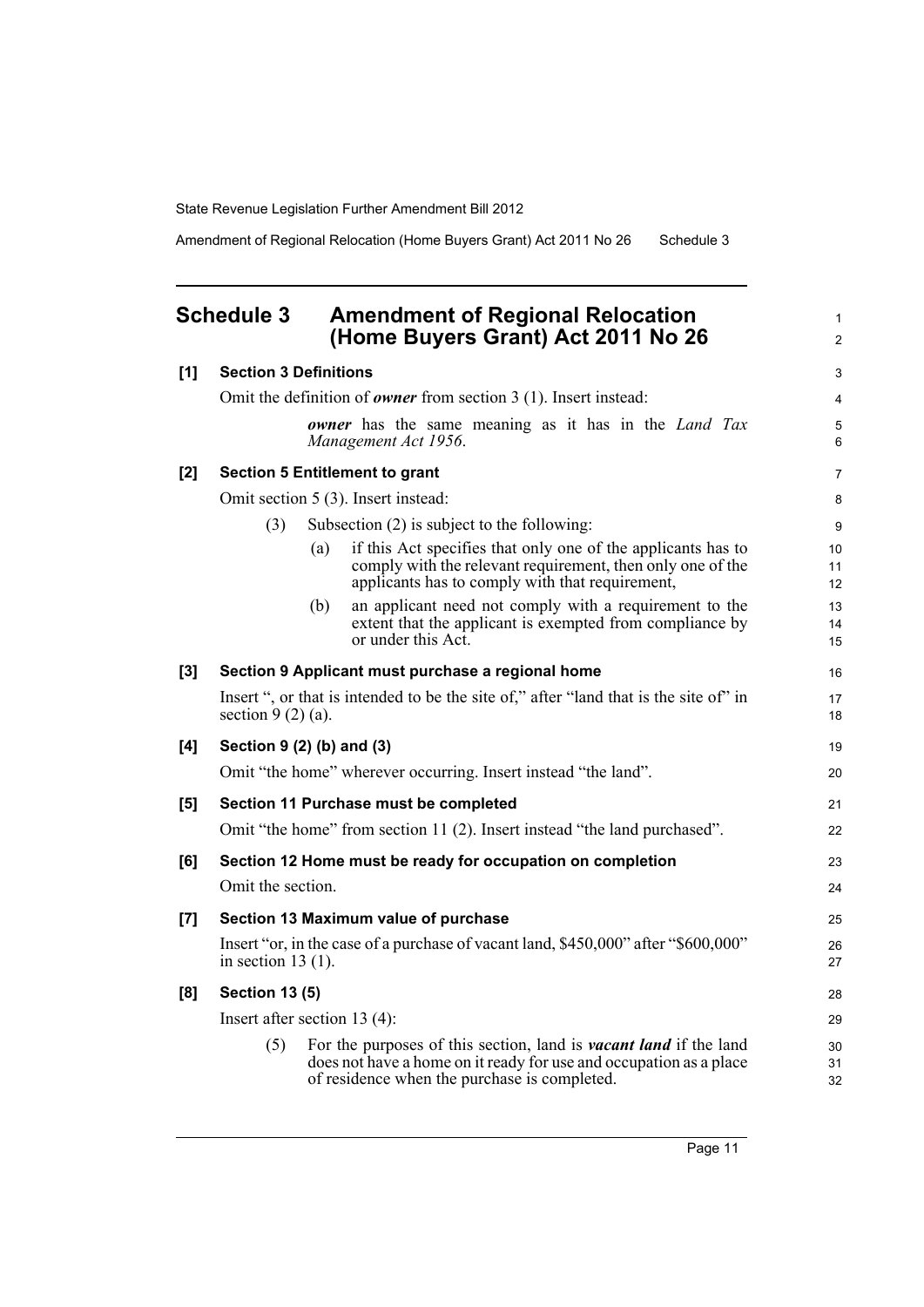Schedule 3 Amendment of Regional Relocation (Home Buyers Grant) Act 2011 No 26

| [9]    |            |                       | Section 15 Applicant must relocate from metropolitan area                                                                                                                                                               | 1                        |
|--------|------------|-----------------------|-------------------------------------------------------------------------------------------------------------------------------------------------------------------------------------------------------------------------|--------------------------|
|        |            |                       | Omit "the home" from section 15 (3) (b) and (4) wherever occurring.                                                                                                                                                     | $\overline{2}$           |
|        |            |                       | Insert instead "the land".                                                                                                                                                                                              | 3                        |
| $[10]$ |            | <b>Section 15 (8)</b> |                                                                                                                                                                                                                         | 4                        |
|        |            |                       | Insert after section $15(7)$ :                                                                                                                                                                                          | 5                        |
|        |            | (8)                   | For an application made by 2 or more joint applicants, only one<br>of the applicants has to comply with the requirement imposed by<br>this section.                                                                     | 6<br>$\overline{7}$<br>8 |
| [11]   |            | <b>Section 15A</b>    |                                                                                                                                                                                                                         | 9                        |
|        |            |                       | Insert after section 15:                                                                                                                                                                                                | 10                       |
|        | <b>15A</b> |                       | Deadline for construction of new home                                                                                                                                                                                   | 11                       |
|        |            |                       | For a purchase of vacant land, the laying of the foundations of the<br>regional home must commence within 26 weeks (or such longer<br>period as the Chief Commissioner may approve) after the<br>purchase is completed. | 12<br>13<br>14<br>15     |
| $[12]$ |            | <b>Section 17A</b>    |                                                                                                                                                                                                                         | 16                       |
|        |            |                       | Insert after section 17:                                                                                                                                                                                                | 17                       |
|        | 17A        |                       | Purchase of long term lease of regional home can qualify as<br>eligible home relocation                                                                                                                                 | 18<br>19                 |
|        |            | (1)                   | The grant or transfer of a long term lease of land that is the site<br>of, or intended to be the site of, a regional home can qualify as a<br>purchase of a regional home for the purposes of this Act.                 | 20<br>21<br>22           |
|        |            | (2)                   | For that purpose:                                                                                                                                                                                                       | 23                       |
|        |            |                       | the grant or transfer of a long term lease of land to an<br>(a)<br>applicant is taken to be a transfer of the land to that<br>applicant, and                                                                            | 24<br>25<br>26           |
|        |            |                       | the applicant is taken to become an owner of the land, as a<br>(b)<br>result of the transfer, when the applicant acquires a right to<br>occupy the land under the terms of the lease, and                               | 27<br>28<br>29           |
|        |            |                       | any person who has a right to occupy the land under the<br>(c)<br>lease is taken to be an owner of the land (to the exclusion<br>of the lessor).                                                                        | 30<br>31<br>32           |
|        |            |                       |                                                                                                                                                                                                                         |                          |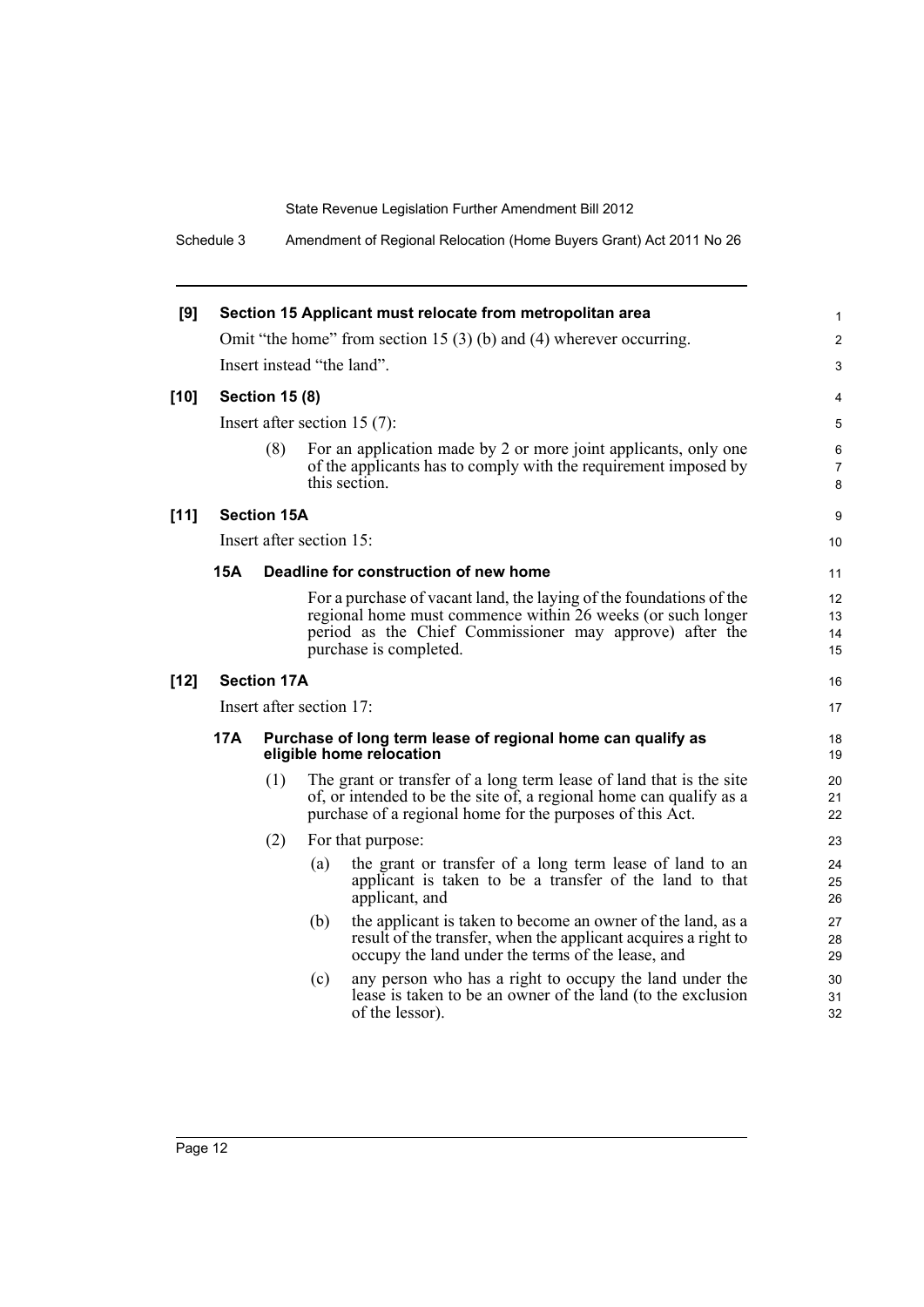|      | (3)                     |                                      | The purchase is taken to commence:                                                                                                                                                                                                                                                              | $\mathbf{1}$                                    |
|------|-------------------------|--------------------------------------|-------------------------------------------------------------------------------------------------------------------------------------------------------------------------------------------------------------------------------------------------------------------------------------------------|-------------------------------------------------|
|      |                         | (a)                                  | in the case of a grant or transfer of a lease of land made<br>pursuant to an agreement to lease or transfer a lease—on<br>the date the agreement is entered into, or                                                                                                                            | $\overline{2}$<br>$\mathsf 3$<br>$\overline{4}$ |
|      |                         | (b)                                  | in the case of a grant or transfer of a lease that is made<br>otherwise than pursuant to such an agreement—on the date<br>the grant or transfer is first executed.                                                                                                                              | 5<br>6<br>$\overline{7}$                        |
|      | (4)                     |                                      | For the purposes of this section, a lease of land is a <b>long term</b><br><b>lease</b> if and only if the Chief Commissioner is satisfied that the<br>lease gives the lease holder a degree of permanency and security<br>of tenure that is equivalent to an estate in fee simple in the land. | 8<br>9<br>10<br>11                              |
|      | (5)                     |                                      | This section does not affect any other requirements of this Part.<br>Note. In particular, the purchase must be for valuable consideration<br>(section 9) and must not exceed the maximum values set by section 13.                                                                              | 12<br>13<br>14                                  |
| [13] |                         |                                      | Section 24 All interested persons must join in application                                                                                                                                                                                                                                      | 15                                              |
|      |                         | Omit section 24 (2). Insert instead: |                                                                                                                                                                                                                                                                                                 | 16                                              |
|      | (2)                     |                                      | A person is an <i>interested person</i> if the person:                                                                                                                                                                                                                                          | 17                                              |
|      |                         | (a)                                  | is an owner of the land purchased that is the site of, or<br>intended to be the site of, the regional home (at the<br>completion of the purchase), and                                                                                                                                          | 18<br>19<br>20                                  |
|      |                         | (b)                                  | is or was an owner of the land that is the site of the<br>metropolitan home that is disposed of to relocate from a<br>metropolitan area (before the disposal of the home).                                                                                                                      | 21<br>22<br>23                                  |
| [14] |                         |                                      | Schedule 1 Savings, transitional and other provisions                                                                                                                                                                                                                                           | 24                                              |
|      | Insert before clause 1: |                                      |                                                                                                                                                                                                                                                                                                 | 25                                              |
|      | Part 1                  | General                              |                                                                                                                                                                                                                                                                                                 | 26                                              |
| [15] |                         | Schedule 1, clause 1 (1)             |                                                                                                                                                                                                                                                                                                 | 27                                              |
|      |                         | Insert at the end of the clause:     |                                                                                                                                                                                                                                                                                                 | 28                                              |
|      |                         |                                      | any Act that amends this Act                                                                                                                                                                                                                                                                    | 29                                              |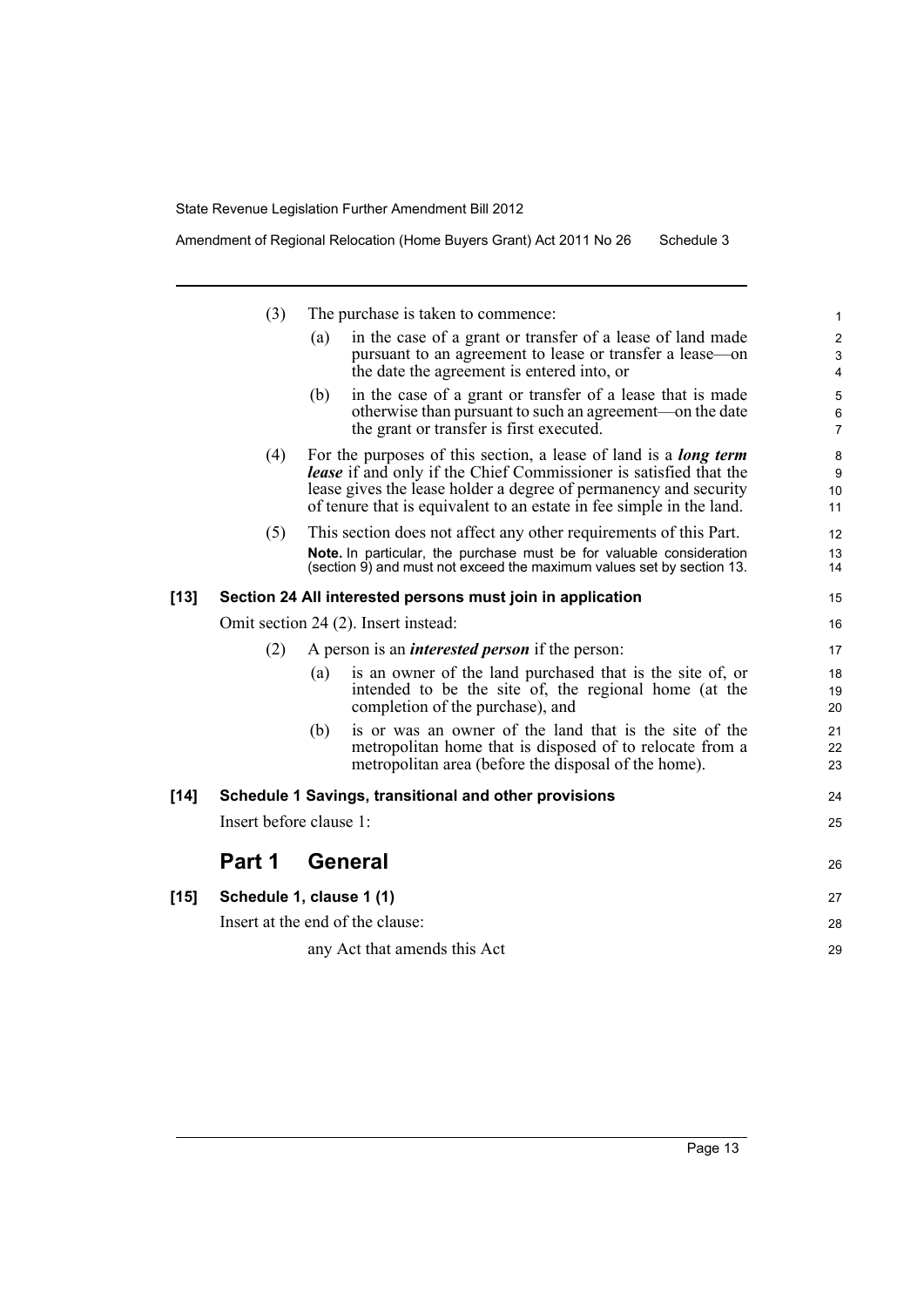Schedule 3 Amendment of Regional Relocation (Home Buyers Grant) Act 2011 No 26

### **[16] Schedule 1, Part 2**

Insert after clause 1:

## **Part 2 State Revenue Legislation Further Amendment Act 2012**

#### **2 Application of amendments**

The amendments made to this Act by the *State Revenue Legislation Further Amendment Act 2012* apply in respect of purchases commenced on or after 1 July 2011.

1 2

3 4

#### **3 Long term leases**

The grant or transfer of a lease is not an eligible home relocation under this Act if:

- (a) the grant or transfer is made pursuant to an agreement that replaces an agreement made before 1 July 2011, and
- (b) the replaced agreement is an agreement to lease or transfer a lease of substantially the same land.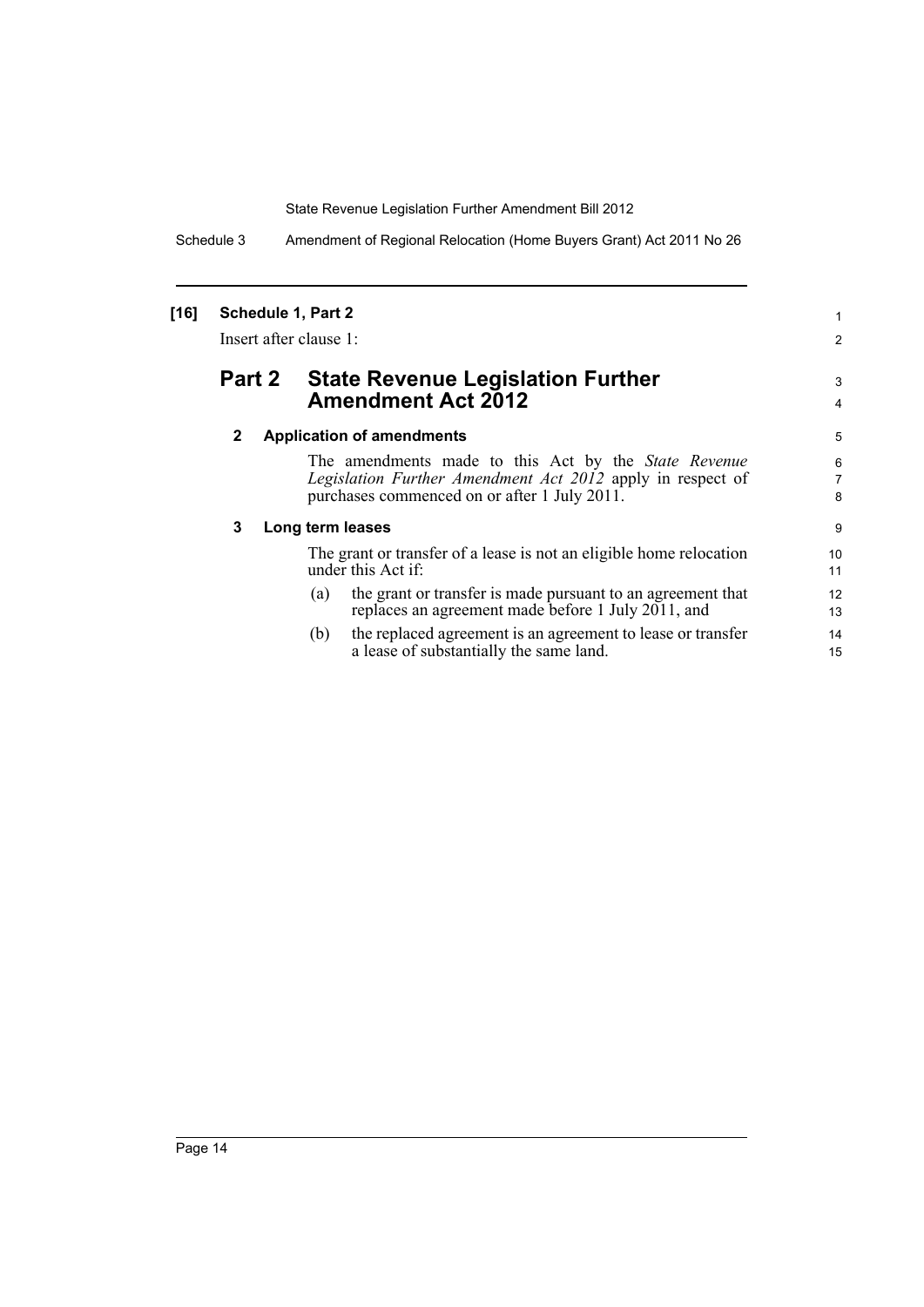Amendment of Taxation Administration Act 1996 No 97 Schedule 4

<span id="page-22-0"></span>

|       | <b>Schedule 4</b>                                                                                                                                                                                |                                                                                   | <b>Amendment of Taxation Administration</b><br><b>Act 1996 No 97</b>                                                                                                                                                                                  | 1<br>$\overline{c}$     |  |
|-------|--------------------------------------------------------------------------------------------------------------------------------------------------------------------------------------------------|-----------------------------------------------------------------------------------|-------------------------------------------------------------------------------------------------------------------------------------------------------------------------------------------------------------------------------------------------------|-------------------------|--|
| [1]   | <b>Section 12 Compromise assessment</b><br>Omit section 12 (1). Insert instead:                                                                                                                  |                                                                                   |                                                                                                                                                                                                                                                       | 3                       |  |
|       |                                                                                                                                                                                                  |                                                                                   |                                                                                                                                                                                                                                                       | 4                       |  |
|       | (1)                                                                                                                                                                                              | The Chief Commissioner may make an assessment in accordance<br>with this section: |                                                                                                                                                                                                                                                       | 5<br>6                  |  |
|       |                                                                                                                                                                                                  | (a)                                                                               | if it is difficult or impracticable for the Chief<br>Commissioner to determine a person's tax liability under a<br>taxation law without undue delay or expense because of<br>the complexity or uncertainty of the case or for any other<br>reason, or | 7<br>8<br>9<br>10<br>11 |  |
|       |                                                                                                                                                                                                  | (b)                                                                               | for the purpose of settling a dispute between the Chief<br>Commissioner and a person concerning the person's tax<br>liability (whether or not a previous assessment has been<br>made).                                                                | 12<br>13<br>14<br>15    |  |
| [2]   | <b>Section 64 The Commissioner</b>                                                                                                                                                               |                                                                                   |                                                                                                                                                                                                                                                       | 16                      |  |
|       | Omit "Director, Revenue Advisory Services" from section 64 (2).                                                                                                                                  |                                                                                   |                                                                                                                                                                                                                                                       | 17                      |  |
|       | Insert instead "Director, Technical and Advisory Services".                                                                                                                                      |                                                                                   |                                                                                                                                                                                                                                                       |                         |  |
| $[3]$ | Section 82 Permitted disclosures-to particular persons                                                                                                                                           |                                                                                   |                                                                                                                                                                                                                                                       |                         |  |
|       | Omit ", the chief executive officer of a declared authority (within the meaning<br>of Part 6.4 of the <i>Public Sector Employment and Management Act 2002</i> )" from<br>section 82 (k) $(ix)$ . |                                                                                   |                                                                                                                                                                                                                                                       | 20<br>21<br>22          |  |
| [4]   | Section 82 (k) (xi)                                                                                                                                                                              |                                                                                   |                                                                                                                                                                                                                                                       | 23                      |  |
|       | Omit "Department of Gaming and Racing".                                                                                                                                                          |                                                                                   |                                                                                                                                                                                                                                                       |                         |  |
|       | Insert instead "Department of Education and Communities".                                                                                                                                        |                                                                                   |                                                                                                                                                                                                                                                       |                         |  |
| [5]   | Section 82 (k) (xia)                                                                                                                                                                             |                                                                                   |                                                                                                                                                                                                                                                       |                         |  |
|       | Omit "Department of State and Regional Development".                                                                                                                                             |                                                                                   |                                                                                                                                                                                                                                                       |                         |  |
|       | Insert instead "Department of Trade and Investment, Regional Infrastructure<br>and Services".                                                                                                    |                                                                                   |                                                                                                                                                                                                                                                       |                         |  |
| [6]   | Section 82 (k) (xii)                                                                                                                                                                             |                                                                                   |                                                                                                                                                                                                                                                       |                         |  |
|       | Omit the subparagraph.                                                                                                                                                                           |                                                                                   |                                                                                                                                                                                                                                                       |                         |  |
| $[7]$ | Section 82 (k) (xvii)                                                                                                                                                                            |                                                                                   |                                                                                                                                                                                                                                                       | 32                      |  |
|       | Omit "NSW Fire Brigades". Insert instead "Fire and Rescue NSW".                                                                                                                                  |                                                                                   |                                                                                                                                                                                                                                                       |                         |  |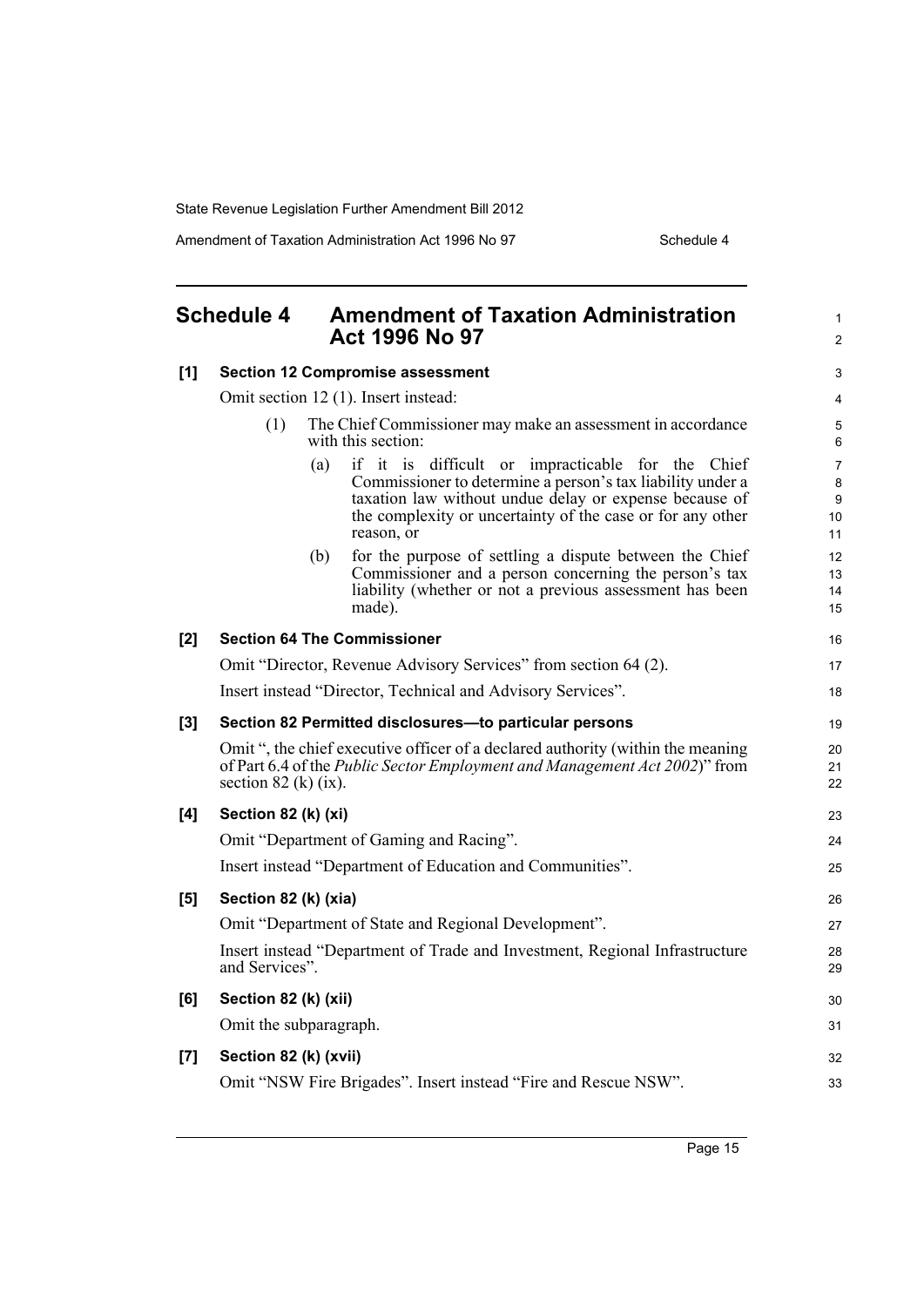Schedule 4 Amendment of Taxation Administration Act 1996 No 97

| <b>Section 86 Objections</b>                          |                                                                                                                                                                                                  |                                                                                                                                                                                                                                                                           |  |  |
|-------------------------------------------------------|--------------------------------------------------------------------------------------------------------------------------------------------------------------------------------------------------|---------------------------------------------------------------------------------------------------------------------------------------------------------------------------------------------------------------------------------------------------------------------------|--|--|
|                                                       |                                                                                                                                                                                                  | 2                                                                                                                                                                                                                                                                         |  |  |
|                                                       | a decision not to make an assessment under section 12,<br>(ab)                                                                                                                                   | 3                                                                                                                                                                                                                                                                         |  |  |
| Schedule 1 Savings, transitional and other provisions |                                                                                                                                                                                                  |                                                                                                                                                                                                                                                                           |  |  |
|                                                       |                                                                                                                                                                                                  | 5                                                                                                                                                                                                                                                                         |  |  |
|                                                       | any Act that amends this Act                                                                                                                                                                     | 6                                                                                                                                                                                                                                                                         |  |  |
| Schedule 1, Part 9                                    |                                                                                                                                                                                                  |                                                                                                                                                                                                                                                                           |  |  |
| Insert after Part 8:                                  |                                                                                                                                                                                                  |                                                                                                                                                                                                                                                                           |  |  |
|                                                       |                                                                                                                                                                                                  | 9                                                                                                                                                                                                                                                                         |  |  |
|                                                       |                                                                                                                                                                                                  | 10                                                                                                                                                                                                                                                                        |  |  |
|                                                       | <b>Act 2012</b>                                                                                                                                                                                  | 11                                                                                                                                                                                                                                                                        |  |  |
| 38                                                    |                                                                                                                                                                                                  | 12                                                                                                                                                                                                                                                                        |  |  |
|                                                       | The amendment made to section 12 by the <i>State Revenue</i><br>Legislation Further Amendment Act 2012 extends, and is taken to<br>have always extended, to disputes arising, or a tax liability | 13<br>14<br>15<br>16                                                                                                                                                                                                                                                      |  |  |
|                                                       | <b>Part 9</b>                                                                                                                                                                                    | Insert after section 86 $(2)$ $(a)$ :<br>Insert at the end of clause $1(1)$ :<br><b>Provisions arising from enactment of State</b><br><b>Revenue Legislation Further Amendment</b><br><b>Compromise assessment</b><br>arising, before the commencement of that amendment. |  |  |